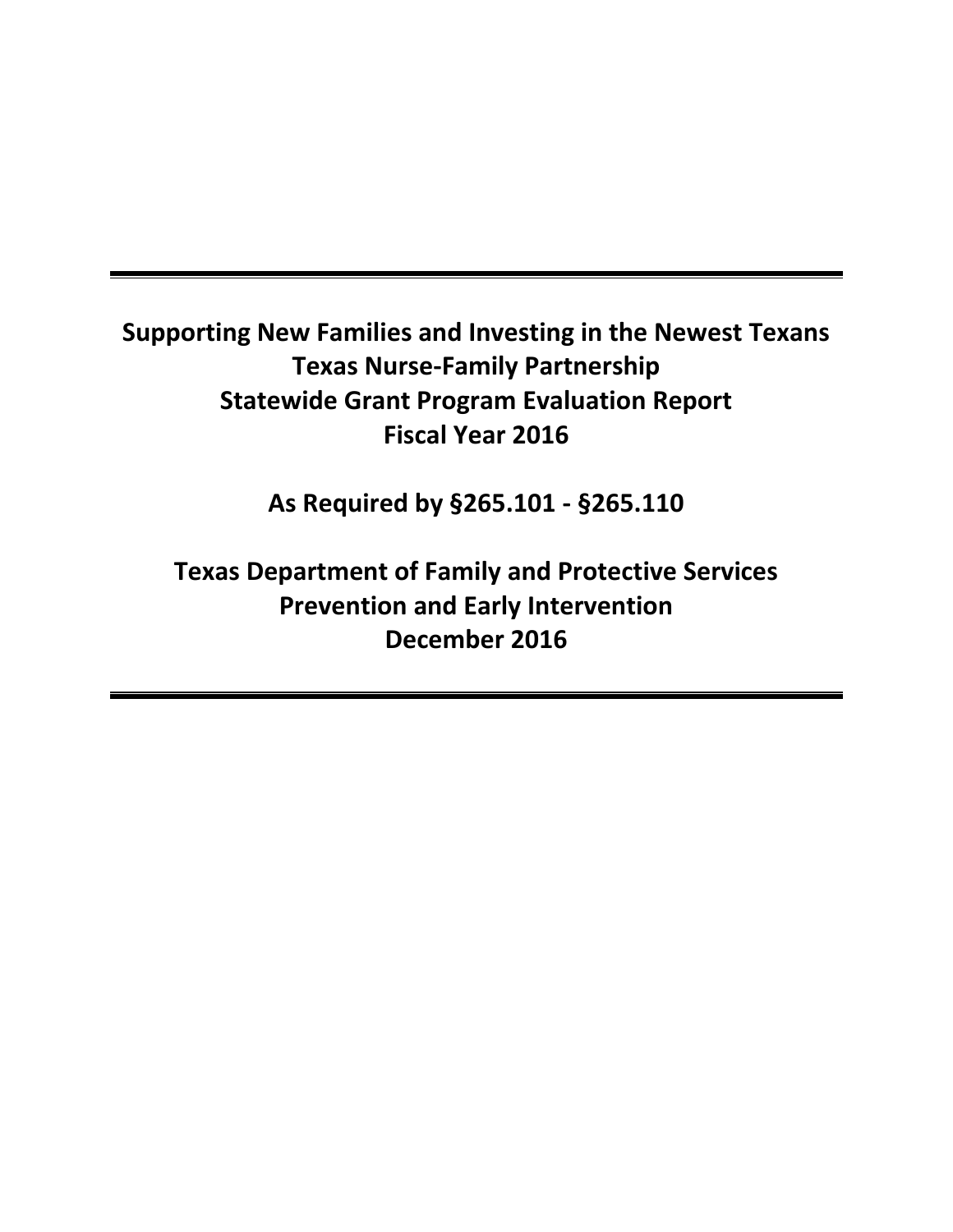# **Table of Contents**

### **List of Tables**

| Table 3. Demographic Characteristics of Newly Enrolled TNFP Clients, FY 201612 |  |
|--------------------------------------------------------------------------------|--|
|                                                                                |  |
|                                                                                |  |

### **List of Figures**

| Figure 2. Client-Characteristic Elements of Fidelity in TNFP and National NFP, PY 201610 |  |
|------------------------------------------------------------------------------------------|--|
|                                                                                          |  |
| Figure 4. Retention During Each Phase for TNFP and National NFP, PY 201615               |  |
| Figure 5. Average Time Spent Per Visit on Each Domain for TNFP and National NFP, 17      |  |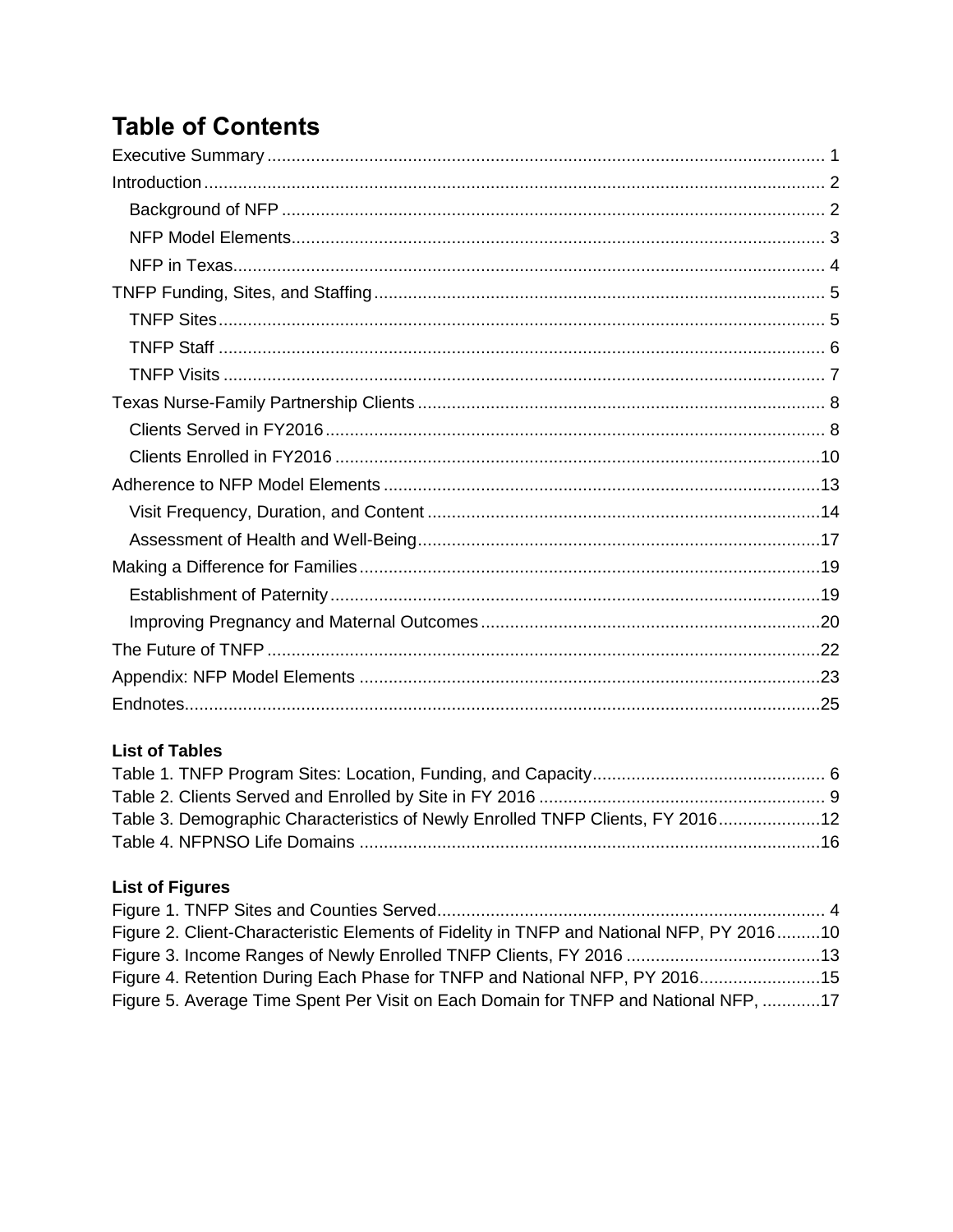## <span id="page-2-0"></span>**Executive Summary**

The Texas Nurse-Family Partnership (TNFP) competitive grant program was established by S.B. 156, 80<sup>th</sup> Legislature, Regular Session, 2007. The Department of Family and Protective Services (DFPS) leverages funds from the TNFP competitive grant program to award grants to community based organizations for the implementation and operation of Nurse Family Partnership (NFP) programs. In Fiscal Year 2016, oversight of TNFP was transferred to DFPS Prevention and Early Intervention Division (PEI) by the Health and Human Services Consolidation Bill, S.B. 200, 84<sup>th</sup> Legislature, Regular Session, 2015. As such, §265.109 of the Texas Family Code requires PEI to submit an annual report to the Senate Health and Human Services Committee and the House Human Services Committee on the performance of each grant recipient during the preceding fiscal year. To fulfill this requirement, this report includes information on TNFP inputs, outputs, and outcomes in FY2016. The information included in this report is drawn from DFPS contracts with TNFP sites, community level reports to DFPS, and the NFP data reporting system, Efforts to Outcomes.

The NFP program is a voluntary, evidence-based program that helps transform the lives of vulnerable first-time mothers and their babies through regular home visitation by specially trained registered nurses. NFP's mission is to empower first-time mothers living in poverty to successfully change their lives and the lives of their children through evidence-based nurse home visiting. To achieve their mission, NFP provides vital services to the families it serves. NFP improves pregnancy outcomes by helping women engage in good preventive health practices, including getting prenatal care from their healthcare providers, improving their diet, and reducing their use of cigarettes, alcohol, and illegal substances. NFP improves child health and development by helping parents provide responsible and competent care. NFP improves the economic self-sufficiency of the family by helping parents develop a vision for their own future, plan future pregnancies, continue their education, and find work.

Since the initial Request For Proposals in 2008, TNFP has grown from 1 site in Dallas to 15 state-funded sites serving low-income first time mothers in 24 counties across the state. In FY2016, these sites served 2,765 clients, enrolled 1,283 new clients, and had an average monthly caseload of 1,813 clients. These clients were served with equal or greater fidelity to each of the model elements than NFP sites nationally, which led to healthier pregnancies, increased vaccination rates, and lower preterm birth rates than Texas as a whole; and saw rates of initial breastfeeding exceeding the Healthy People 2020 goals.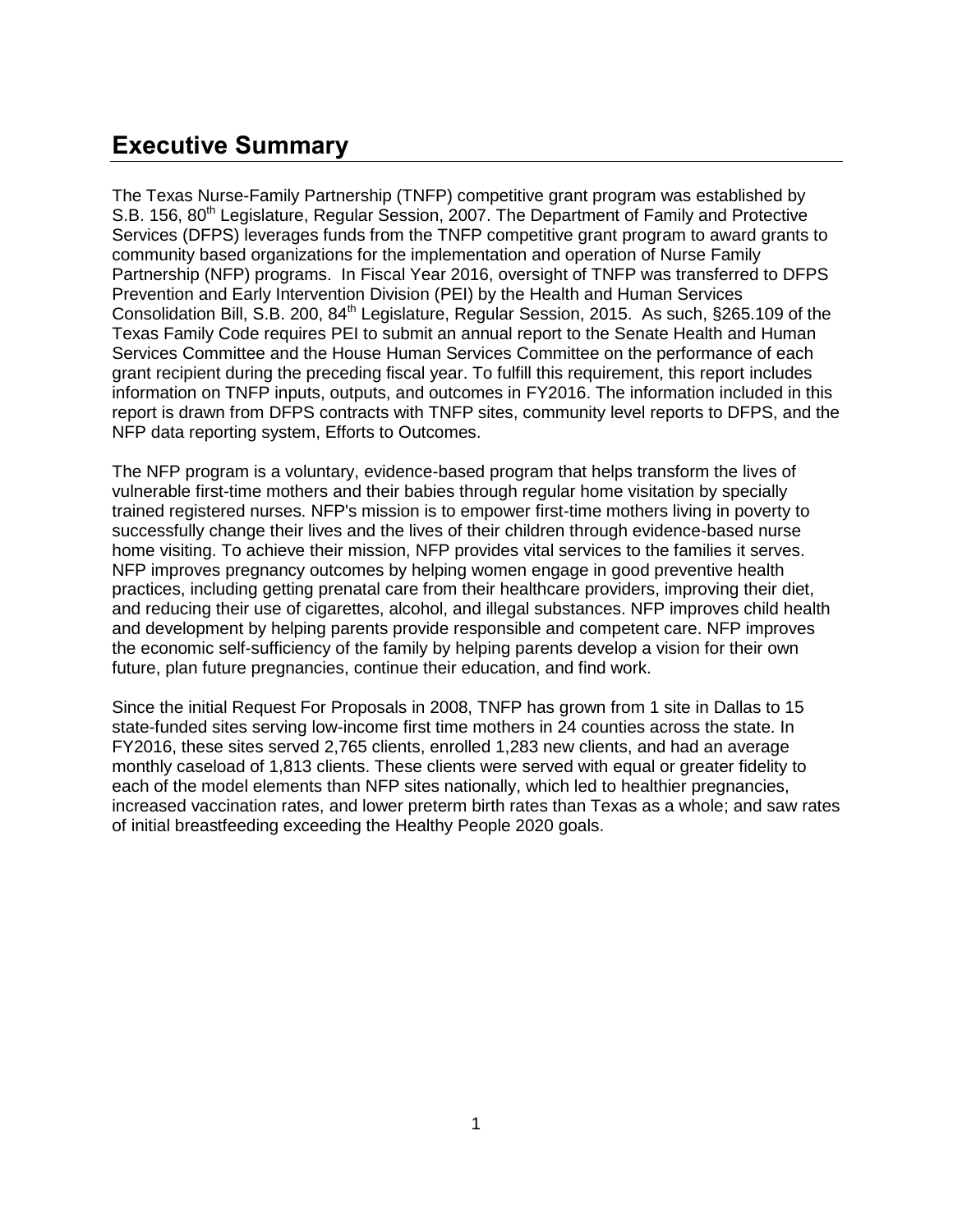## <span id="page-3-0"></span>**Introduction**

The Texas Nurse-Family Partnership (TNFP) competitive grant program was established by S.B. 156, 80<sup>th</sup> Legislature, Regular Session, 2008. The Department of Family and Protective Services (DFPS) leverages funds from the TNFP competitive grant program to award two-year grants to community based organizations for the implementation and operation of Nurse Family Partnership (NFP) programs. In FY2016, oversight of TNFP was transferred to the DFPS Prevention and Early Intervention Division (PEI) by the Health and Human Services Consolidation Bill, S.B. 200, 84<sup>th</sup> Legislature, Regular Session, 2015. As such, §265.109 of the Texas Family Code requires PEI to submit an annual report to the Senate Health and Human Services Committee and the House Human Services Committee on the performance of each grant recipient during the preceding fiscal year. To fulfill this requirement, this report includes information on TNFP inputs, outputs, and outcomes in FY2016. The information included in this report is drawn from DFPS contracts with TNFP sites, community level reports to DFPS, and the NFP data reporting system Efforts to Outcomes.

This report includes six sections of interest to legislators and the general public. The sections include:

- 1. an introduction that includes background information about the Nurse Family Partnership (NFP) nationally, and in Texas;
- 2. a description of TNFP program sites, including their location, funding, capacity, and staffing;
- 3. an overview of demographic information on the clients served by TNFP;
- 4. information on model adherence by TNFP
- 5. an overview of key outcomes achieved by TNFP sites in 2016; and
- 6. a summary of the findings of this report and discussion of the activities and goals of TNFP in FY2017 and beyond.

## <span id="page-3-1"></span>*Background of NFP*

The Nurse-Family Partnership (NFP) program is a voluntary, evidence-based program that helps transform the lives of vulnerable first-time moms and their babies through regular home visitation by specially trained registered nurses. NFP's mission is to empower first-time mothers living in poverty to successfully change their lives and the lives of their children through evidence-based nurse home visiting. To achieve their mission, NFP provides vital services to the families it serves. NFP improves pregnancy outcomes by helping women engage in good preventive health practices, including getting prenatal care from their healthcare providers, improving their diet, and reducing their use of cigarettes, alcohol, and illegal substances. NFP improves child health and development by helping parents provide responsible and competent care. NFP improves the economic self-sufficiency of the family by helping parents develop a vision for their own future, plan future pregnancies, continue their education, and find employment.

The first NFP pilot program was implemented in 1978 in Elmira, New York.<sup>i</sup> Since then, NFP programs have expanded to 43 states and the U.S. Virgin Islands and have served approximately 224,799 families nationally.<sup>ii</sup> Organizations implementing NFP programs receive professional guidance from the Nurse-Family Partnership National Service Office (NFPNSO), and programs are required to provide extensive data to NFPNSO, which are used to monitor fidelity to the NFP model, improve service delivery and outcomes, and expand research on the model.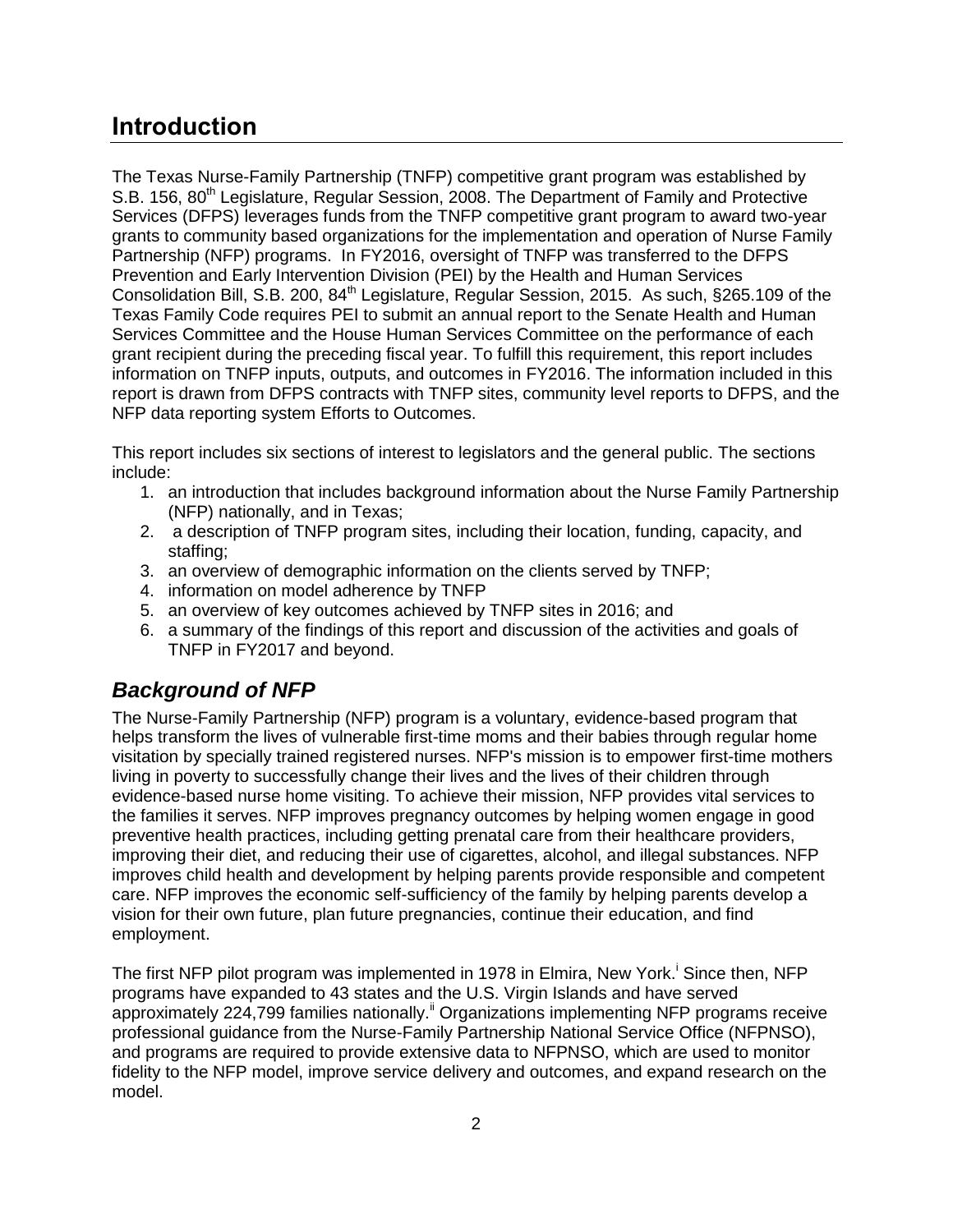#### **The Evidence Base of NFP**

NFP is an evidence-based program, meaning that randomized control trials with diverse populations have been conducted on the NFP. These studies have found a variety of both short- and long-term benefits to participation. Program effects found in two or more of the NFP trials<sup>1</sup> or other methodologically rigorous studies include:

- Improved prenatal health
- Decreased smoking during pregnancy
- Fewer childhood injuries and/or instances of abuse and neglect
- Fewer subsequent pregnancies within two years of birth
- Increased intervals between births
- Increased maternal employment
- Improved school readiness
- Reduction in the use of public programs

### <span id="page-4-0"></span>*NFP Model Elements*

Key to NFP's success is the requirement that all NFP programs implemented across the United States adopt and adhere to the 18 elements of the NFP model.<sup>iii</sup> The elements address program characteristics, such as:

- client demographics and participation;
- the form, frequency, and extent of visitation;
- the qualifications of nurse home visitors and supervisors;
- the collection of data:
- organizational attributes; and
- community collaboration.

The elements are based on research, expert opinion, field lessons, and theoretical rationales. Adherence to all of the elements is predicted by NFPNSO to lead to results similar to those found in randomized clinical trials. A detailed description of each of the elements is included in the Appendix.

Several studies have been completed on NFP's impact on families and the communities they serve. A study completed in 2013<sup> $\dot{v}$ </sup> by the Pacific Institute for Research and Evaluation (PIRE) found that for every 1,000 low-income families served by NFP, they anticipate preventing an estimated:

- 78 preterm births,
- 73 second births to young mothers,
- 240 child maltreatment incidents,
- 350 violent crimes by youth,
- 2,300 property and public order crimes (e.g., vandalism, loitering),
- 180 youth arrests,
- 230 person-years of youth substance abuse, and
- 3.4 infant deaths.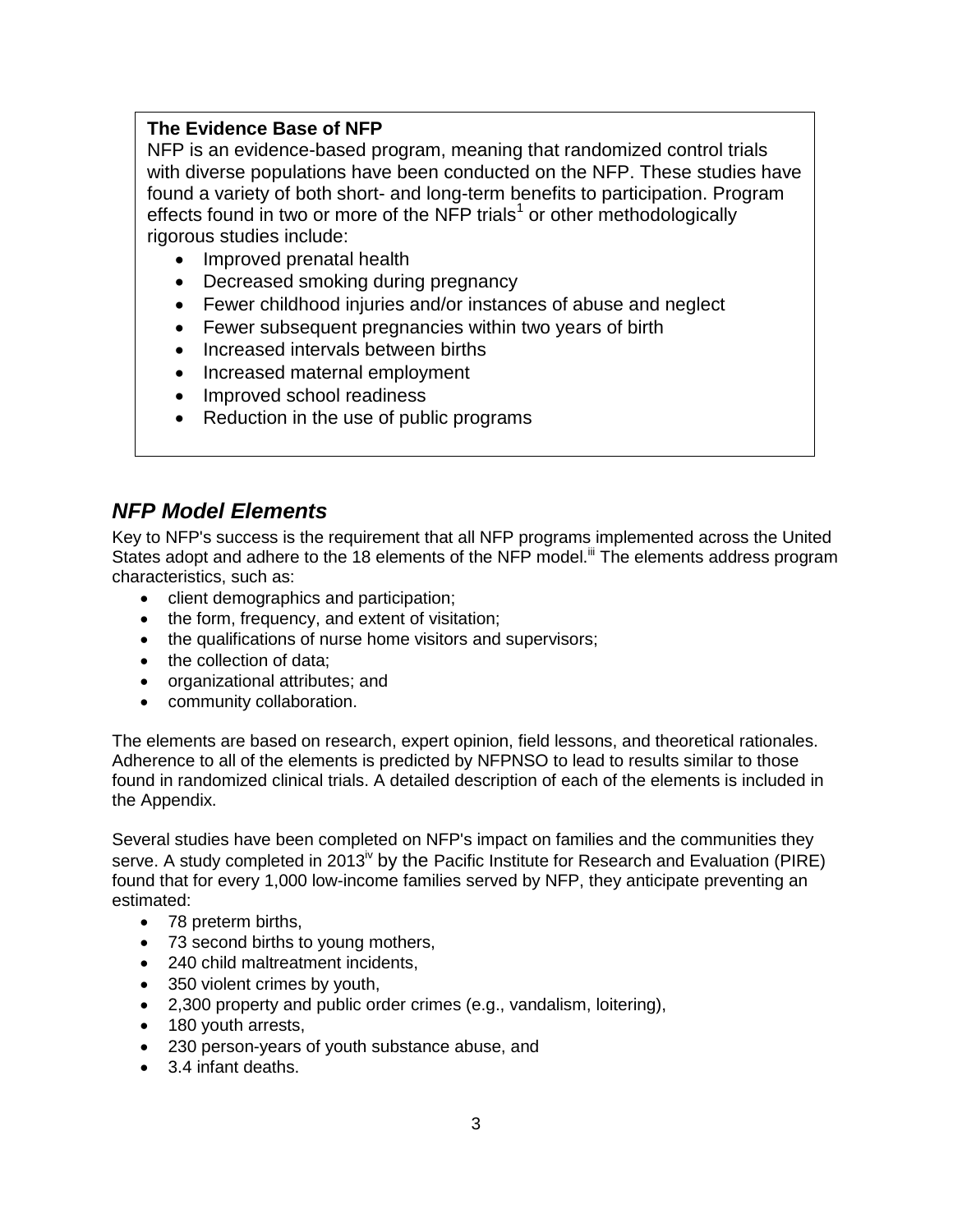### <span id="page-5-0"></span>*NFP in Texas*

The first Nurse Family Partnership (NFP) program in Texas was established in 2006 by the YWCA of Dallas, Texas. Thanks in part to the success of that program, the Legislature unanimously passed S.B. 156,  $80<sup>th</sup>$  Legislature, 2007, which created a Texas Nurse Family Partnership (TNFP) competitive grant program to fund NFP programs across the state. TNFP follows the national NFP model, but also incorporates the goal of reducing the incidence of child abuse and neglect. TNFP sites are funded by two state supervised funds: Temporary Assistance for Needy Families (TANF) Block Grant and Texas General Revenue (GR). PEI also supervises eight Texas NFP sites that are funded primarily through federal Maternal, Infant, and Early Childhood Home Visiting (MIECHV) program funds supervised by the Health Resource and Service Administration of the Administration of Children and Families. This report is focused solely on the NFP sites funded, at least in part, by state supervised funding streams.

<span id="page-5-1"></span>

**Figure 1. TNFP Sites and Counties Served**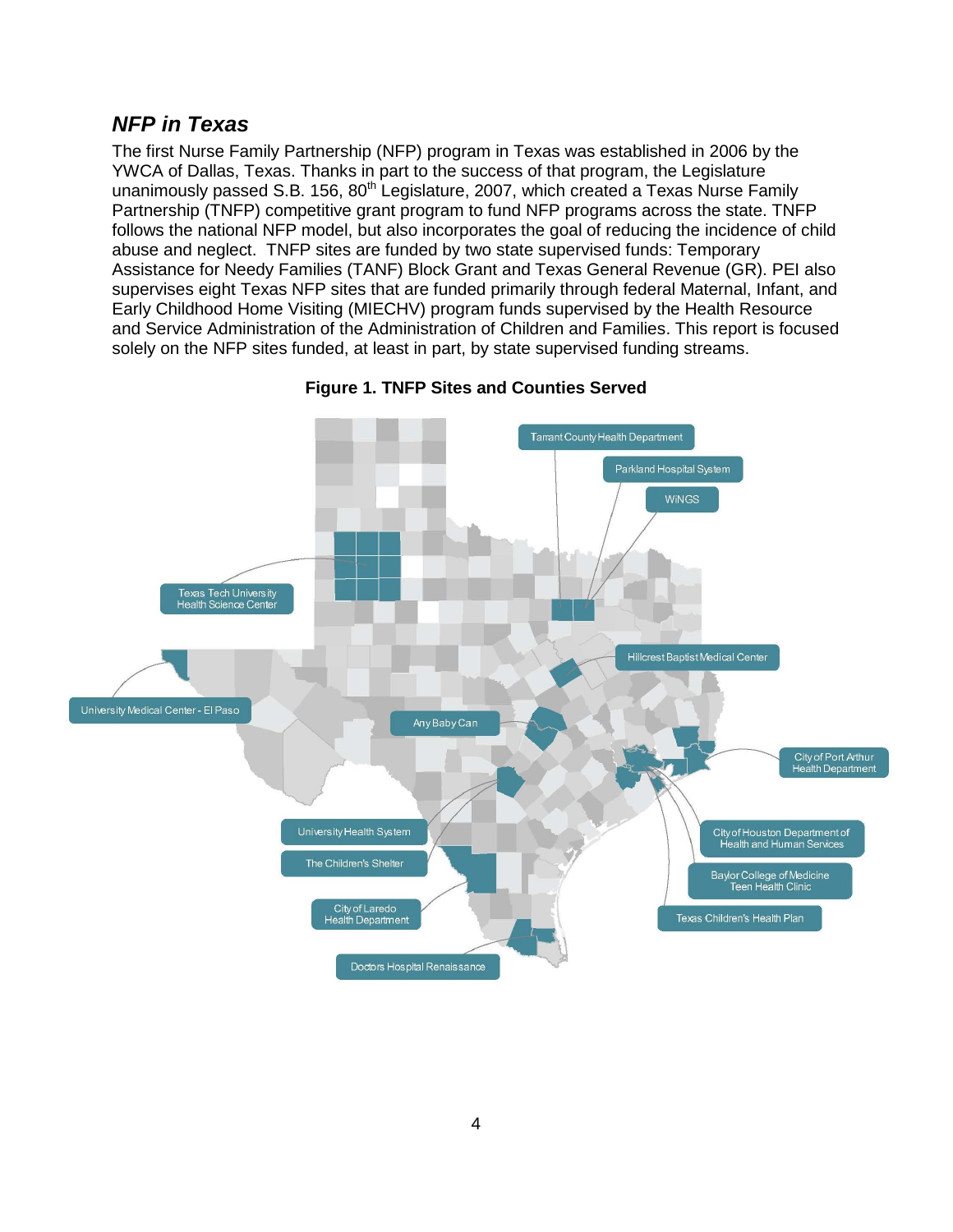## <span id="page-6-0"></span>**TNFP Funding, Sites, and Staffing**

The Texas Nurse Family Partnership (TNFP) competitive grant program authorizes the DFPS Prevention and Early Intervention Division (PEI) to award grants for the implementation or expansion of Nurse Family Partnership (NFP) programs across the state.

#### <span id="page-6-1"></span>*TNFP Sites*

In FY2016, PEI awarded over \$11.4 million to 15 organizations to provide NFP programs in their area. The grantees included city and county health departments, hospitals, and communitybased organizations based in 11 different cities, and serving 24 counties across the state. Two sites were awarded TNFP programs for the first time in fiscal year 2016. Hillcrest Baptist Medical Center in Waco was a new grantee to the program, and is entirely funded by state supervised funds. Doctors Hospital Renaissance in McAllen/Edinburg was previously receiving federal funding from the Maternal, Infant, and Early Childhood Home Visiting (MIECHV) program to run its NFP program, but TNFP funds allowed them to add another nurse home visitor to better serve their clients. Table 1 shows the list of funded sites for FY2016 along with their locations, counties served, total FY2016 grant award, and funded capacity.

#### **NFP's Return on Investment**

An independent analysis conducted by the RAND Corporation found a more than 500 percent return on investment for dollars spent on high-risk populations and a nearly 300 percent return for dollars spent on all individuals served, by the time the child turned 15. Returns came from four types of government savings:

- Increased tax revenues due to increased earnings from employment,
- Child welfare systems savings due to reduced rates of child maltreatment,
- Decreased need for public assistance, and
- Decreased involvement in the criminal justice system.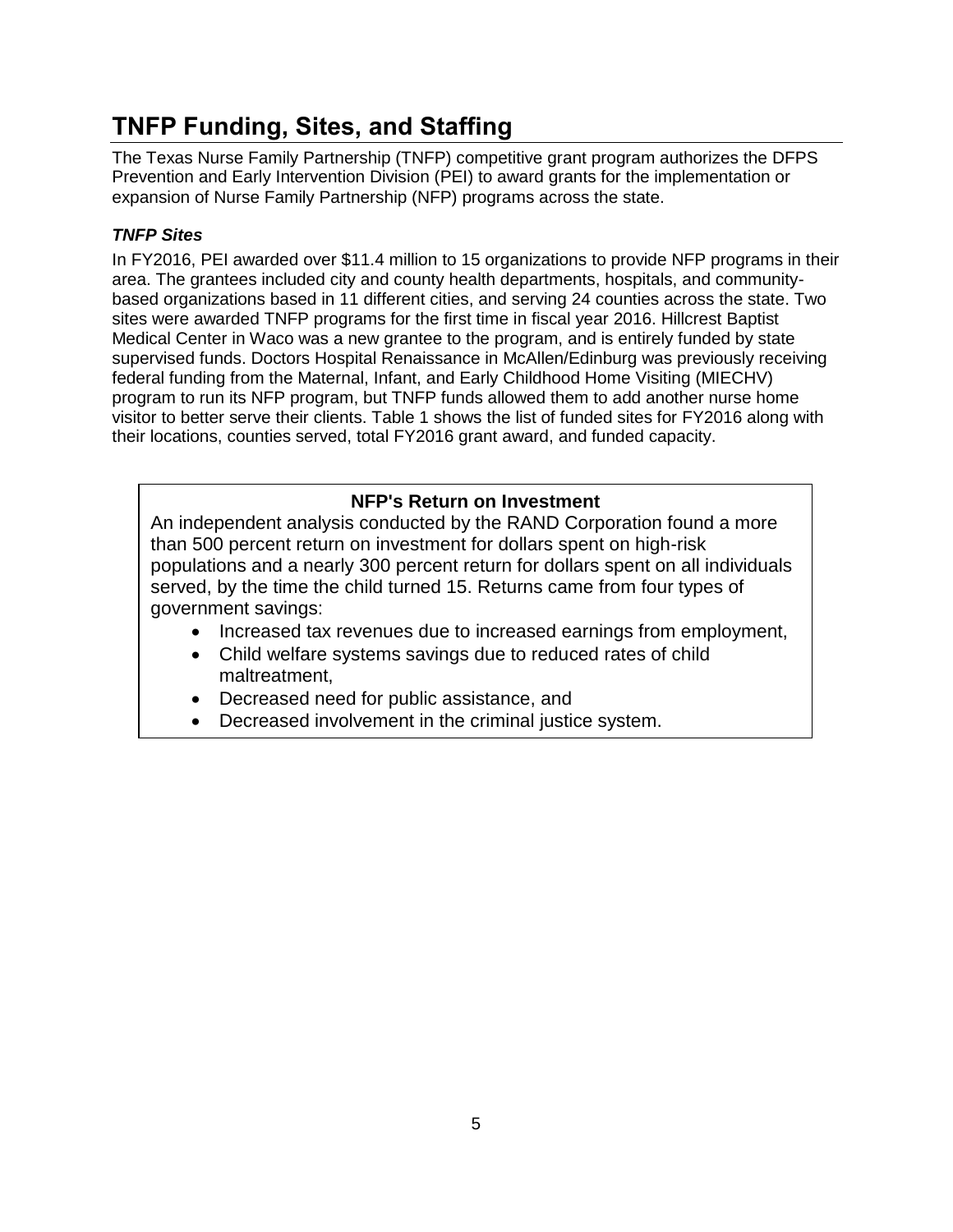<span id="page-7-1"></span>

|                  |                           |                        | <b>FY2016</b> |           |
|------------------|---------------------------|------------------------|---------------|-----------|
|                  |                           |                        | Grant         | Program   |
| Location         | Organization              | <b>Counties Served</b> | <b>Amount</b> | Capacity* |
| Austin           | Any Baby Can              | <b>Travis</b>          | \$820,311     | 200       |
|                  | Baylor College of         |                        |               |           |
| Houston          | Medicine                  | Fort Bend, Harris      | \$739,982     | 125       |
| Houston          | City of Houston           | Fort Bend, Harris      | \$728,016     | 100       |
| Laredo           | City of Laredo            | Webb                   | \$521,159     | 100       |
|                  |                           | Chambers, Hardin,      |               |           |
| Port Arthur      | City of Port Arthur       | Jefferson, Orange      | \$580,633     | 100       |
|                  | <b>Doctors Hospital</b>   |                        |               |           |
| McAllen/Edinburg | Renaissance**             | Hidalgo, Willacy       | \$99,143      | 25        |
|                  | <b>Hillcrest Baptist</b>  |                        |               |           |
| Waco             | <b>Medical Center</b>     | McLennan               | \$718,931     | 150       |
| <b>Dallas</b>    | Parkland Hospital         | Dallas, Tarrant        | \$933,563     | 150       |
| Ft. Worth        | <b>Tarrant County</b>     | Dallas, Tarrant        | \$865,037     | 175       |
|                  | <b>Texas Children's</b>   |                        |               |           |
| Houston          | <b>Health Plan</b>        | <b>Harris</b>          | \$700,876     | 125       |
|                  |                           | Crosby, Floyd, Garza,  |               |           |
|                  | <b>Texas Tech Health</b>  | Hale, Hockley, Lamb,   |               |           |
| Lubbock          | <b>Science Center</b>     | Lubbock, Lynn, Terry   | \$937,307     | 200       |
|                  | The Children's            |                        |               |           |
| San Antonio      | <b>Shelter</b>            | <b>Bexar</b>           | \$944,239     | 200       |
|                  | <b>University Health</b>  |                        |               |           |
| San Antonio      | System                    | <b>Bexar</b>           | \$1,006,404   | 200       |
|                  | <b>University Medical</b> |                        |               |           |
| El Paso          | Center El Paso            | El Paso                | \$547,079     | 125       |
|                  | <b>WINGS (previously</b>  |                        |               |           |
| <b>Dallas</b>    | <b>YWCA Dallas)</b>       | Dallas, Tarrant        | \$1,300,000   | 300       |
| <b>TOTAL</b>     |                           |                        | \$11,442,680  | 2,275     |

#### **Table 1. TNFP Program Sites: Location, Funding, and Capacity**

\* Program Capacity is the maximum number of clients the program can serve.

\*\* Site also receives federal funding for their home visiting program. Data is related to funding from Texas sources only.

#### <span id="page-7-0"></span>*TNFP Staff*

A unique aspect of TNFP is the high-level of training and expertise required of nurse home visitors and supervisors. Each nurse home visitor is required to be a trained registered nurse with a bachelor's degree in nursing. Additionally, once hired as a home visitor, nurses are required to undergo initial specialized training in topics essential to serving low-income, first time mothers and to continue their specialized training throughout their career. In FY2016, TNFP funded 89 home visitor positions and 15 nurse supervisor positions in communities across Texas. Additionally, PEI blends federal and state funds to provide a staffing infrastructure to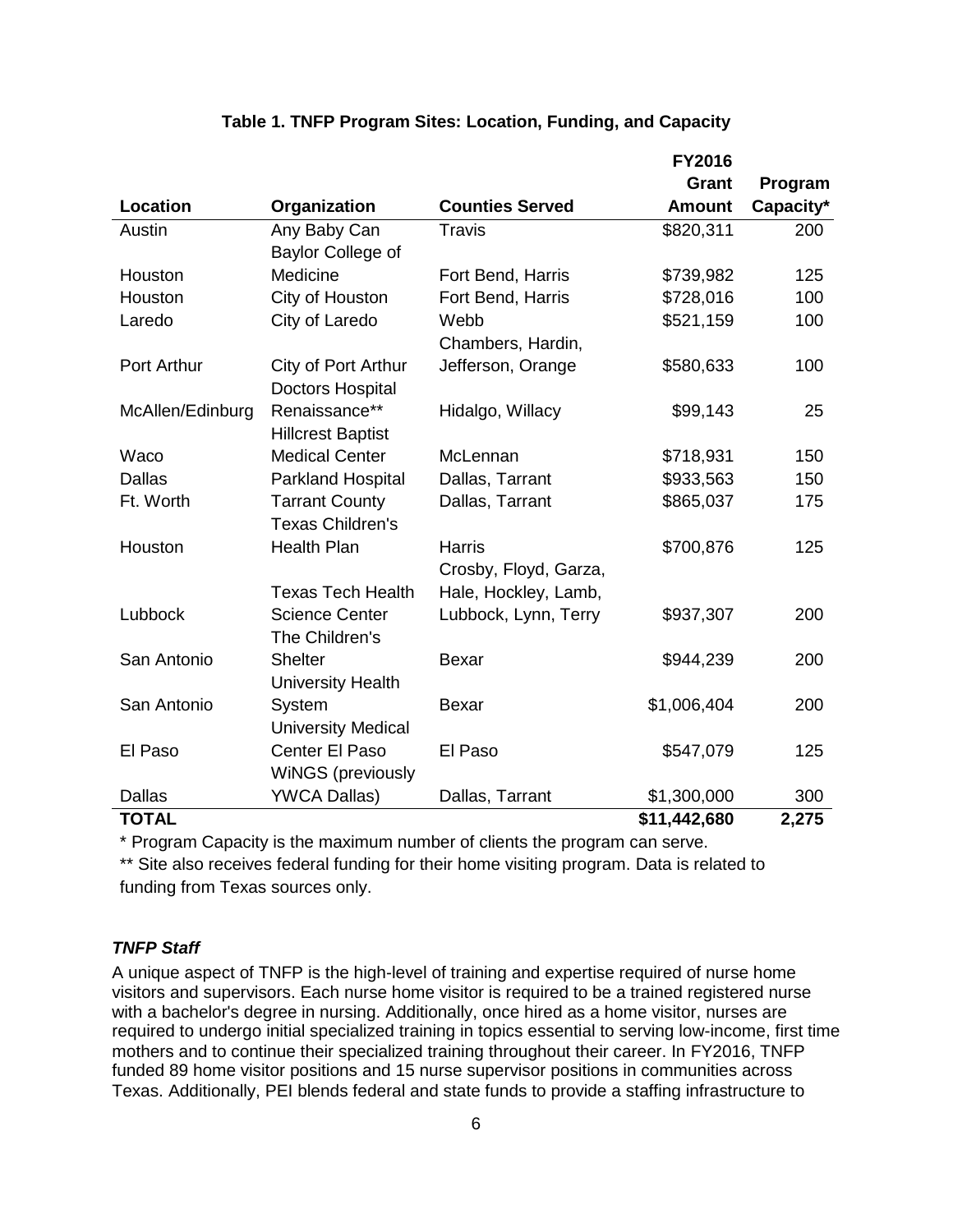help ensure success of TNFP. This includes programmatic staff who provide project implementation support, contract staff who oversee financial matters, including contracts, invoices, receipts, and payments; and specialized support to meet data management and training needs. PEI also contracts with NFPNSO to provide nurse consultation to each TNFP site as well as to provide guidance around model fidelity.

Experienced NFP home visitors are expected carry a caseload of between 23 and 25 clients at a time. In exceptional circumstances such as staff leave, vacancies, and client transition periods leading up to program graduation; home visitors may exceed the maximum caseload of 25 clients, but otherwise, caseloads are capped to ensure that clients receive the recommended frequency, duration, and quality of visits. For these reasons, vacancies and staff turnover have a large impact on sites' ability to serve their funded client capacity. As of the end of FY2016 there were five nurse home visitor vacancies (two of these positions were filled starting in September 2016), and one supervisor vacancy. Sixteen new home visitors have been hired in the past nine months and had capped caseloads as they become fully trained throughout their first year. NFP program best practice requires nurse home visitors with less than 6 months experience to carry a reduced caseload and build up to a full caseload within their first year of service.

#### <span id="page-8-0"></span>*TNFP Visits*

In addition to the rigorous qualifications required of TNFP nurse home visitors, NFP requires an extensive visitation process. Typically, TNFP clients enroll early in their pregnancy and home visits begin between the  $16<sup>th</sup>$  and  $28<sup>th</sup>$  week of pregnancy. Visits continue up to the child's second birthday on the following schedule:

- weekly for the first four weeks of participation,
- biweekly from the fifth week through delivery,
- weekly from delivery to six weeks postpartum,
- biweekly from week 7 until the baby is 21 months old, and
- monthly for the last three months of program participation.

In total, nurse home visitors provide a maximum of 65 visits to clients enrolled in the program from the second trimester until the child's second birthday. Clients are permitted to take a short break from the program or reduce the visiting schedule for a limited time if their schedule requires it.

Most visits conducted by TNFP nurse home visitors occur at the client's home. The Nurse-Family Partnership National Service Office also allows for flexibility on certain visits in terms of location and format. Visits may take place in a public location of convenience to the client, such as a school or library, or they may even occur over the phone in special circumstances. These accommodations help TNFP clients stay enrolled in the program while still meeting their employment, education, and family needs. During visits, nurse home visitors provide:

- ongoing family, parent, and child assessments;
- extensive education in parenting and child development;
- health literacy support; and
- assistance in accessing health care, employment, and other resources.

During this process, the nurse home visitor also builds a strong and supportive relationship with the family.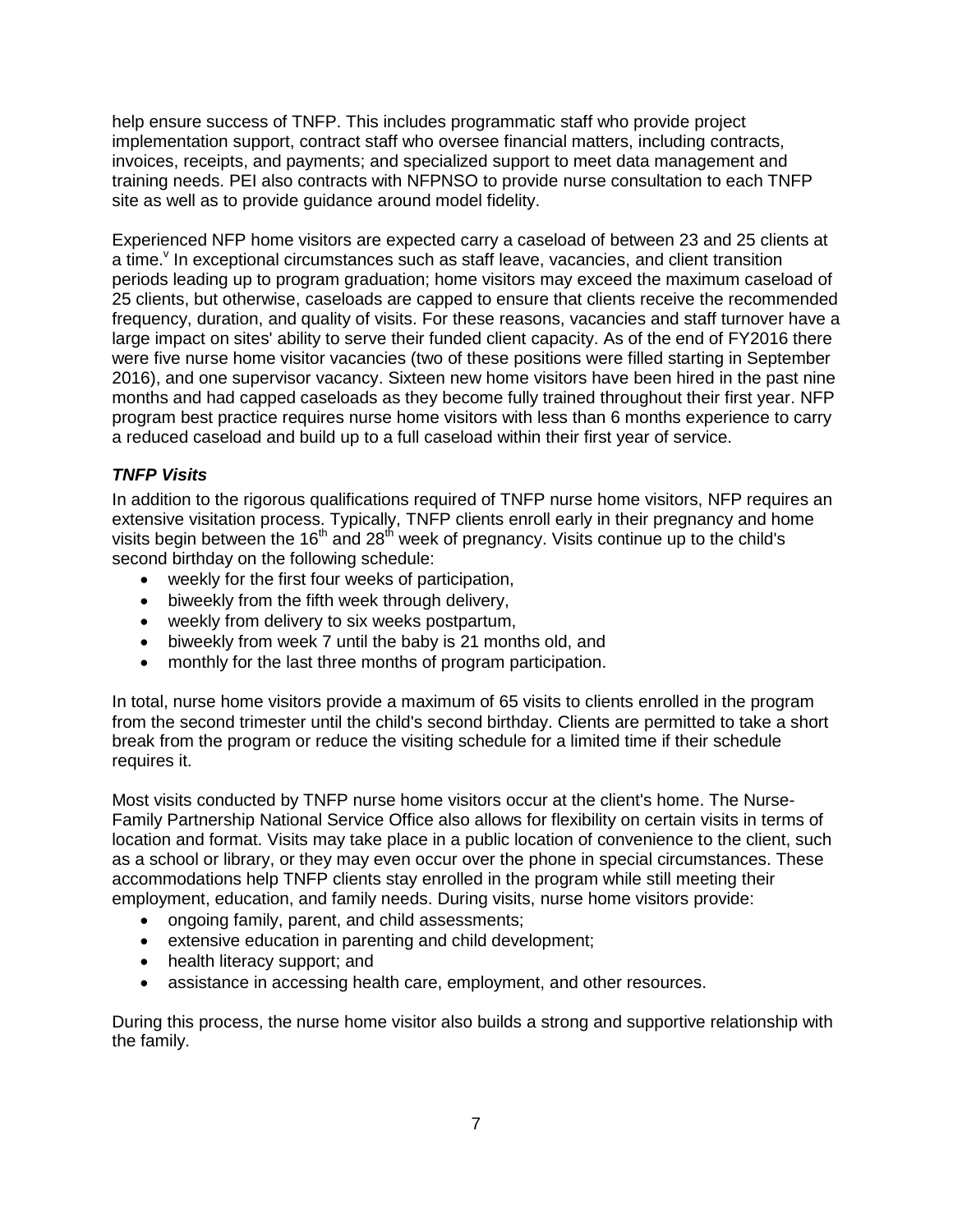## <span id="page-9-0"></span>**Texas Nurse-Family Partnership Clients**

In order to enroll in the TNFP program, clients must meet certain eligibility requirements. TNFP clients should:

- Have no previous live birth,
- $\bullet$  Have an income at or below 185 percent of the federal poverty level,  $\mathrm{N}$
- Be a Texas resident,
- $\bullet$  Be enrolled before the end of the 28<sup>th</sup> week of pregnancy, and
- Agree to participate voluntarily.

In some special cases, exceptions are made to the eligibility criteria, but any exceptions have to be approved in consultation with TNFP and Nurse-Family Partnership National Service Office staff.

#### <span id="page-9-1"></span>*Clients Served in FY2016*

In FY2016, TNFP sites served 2,765 clients, 78 percent of whom had an infant. The average monthly client load by site ranged from 56 percent to 95 percent of total capacity for sites in existence for at least one year. The average monthly caseload for the two new sites were 26 percent of capacity at Hillcrest Baptist Medical Center and 37 percent of capacity at Doctor's Hospital Renaissance. These average caseloads are to be expected given the newness of these sites and are expected to increase as their new staff become fully trained in FY2017. Table 2 shows program capacity, total clients served, average monthly caseload, and the number of newly enrolled clients at each site for FY2016.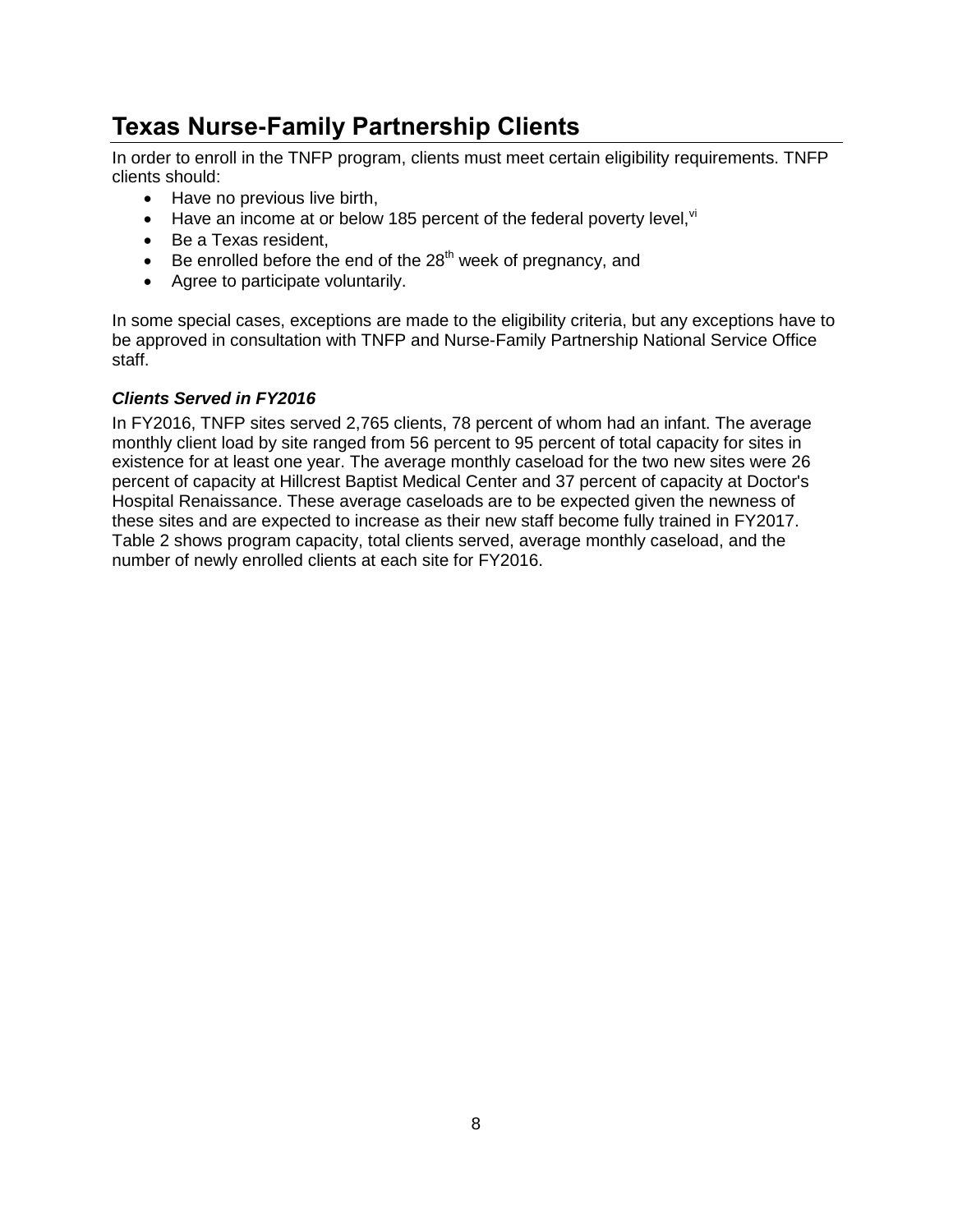<span id="page-10-0"></span>

|                  |                           | Program         | <b>Total</b>                    | Avg.                              | <b>Newly</b>                      |
|------------------|---------------------------|-----------------|---------------------------------|-----------------------------------|-----------------------------------|
| Location         | Organization              | <b>Capacity</b> | <b>Clients</b><br><b>Served</b> | <b>Monthly</b><br><b>Caseload</b> | <b>Enrolled</b><br><b>Clients</b> |
| Austin           | Any Baby Can              | 200             | 275                             | 168                               | 167                               |
|                  | Baylor College of         |                 |                                 |                                   |                                   |
| Houston          | Medicine                  | 125             | 115                             | 76                                | 25                                |
| Houston          | City of Houston           | 100             | 127                             | 81                                | 66                                |
| Laredo           | City of Laredo            | 100             | 95                              | 56                                | 40                                |
| Port Arthur      | City of Port Arthur       | 100             | 151                             | 95                                | 47                                |
|                  | <b>Doctors Hospital</b>   |                 |                                 |                                   |                                   |
| McAllen/Edinburg | Renaissance*              | 25              | 10                              | 9                                 | 88                                |
|                  | <b>Hillcrest Baptist</b>  |                 |                                 |                                   |                                   |
| Waco             | <b>Medical Center</b>     | 150             | 91                              | 39                                | 95                                |
| <b>Dallas</b>    | Parkland Hospital         | 150             | 183                             | 122                               | 98                                |
| <b>Dallas</b>    | <b>Tarrant County</b>     | 175             | 211                             | 156                               | 73                                |
|                  | <b>Texas Children's</b>   |                 |                                 |                                   |                                   |
| Houston          | <b>Health Plan</b>        | 125             | 150                             | 104                               | 57                                |
|                  | <b>Texas Tech Health</b>  |                 |                                 |                                   |                                   |
| Lubbock          | <b>Science Center</b>     | 200             | 235                             | 156                               | 89                                |
|                  | The Children's            |                 |                                 |                                   |                                   |
| San Antonio      | <b>Shelter</b>            | 200             | 271                             | 185                               | 94                                |
|                  | <b>University Health</b>  |                 |                                 |                                   |                                   |
| San Antonio      | System                    | 200             | 268                             | 186                               | 90                                |
|                  | <b>University Medical</b> |                 |                                 |                                   |                                   |
| El Paso          | Center El Paso            | 125             | 157                             | 102                               | 67                                |
|                  | <b>WiNGS</b> (previously  |                 |                                 |                                   |                                   |
| <b>Dallas</b>    | <b>YWCA Dallas)</b>       | 300             | 426                             | 265                               | 187                               |
|                  | Total                     | 2,275           | 2,765                           | 1,813                             | 1,283                             |

#### **Table 2. Clients Served and Enrolled by Site in FY 2016**

\* Only includes TNFP funded clients

*Source: Location, program capacity and average monthly caseload data from monthly reports to DFPS. Total clients served and newly enrolled clients retrieved from ETO in September 2016.*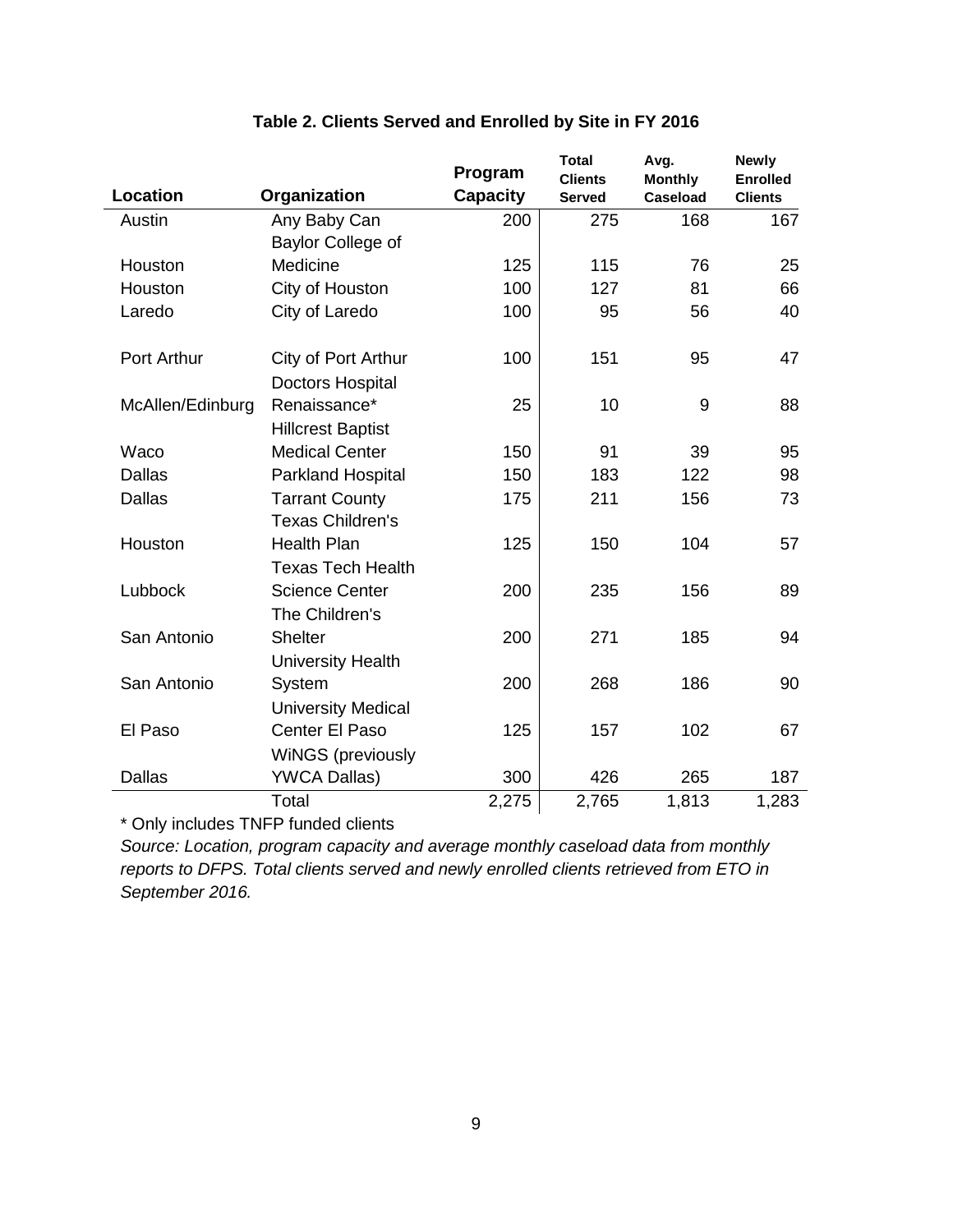#### <span id="page-11-0"></span>*Clients Enrolled in FY2016*

To determine whether National Nurse-Family Partnership programs are operating with fidelity to the model, NFPNSO issues quarterly fidelity reports that show whether each site adheres to the measurable model elements. The most recent fidelity report covered program year 2016 (July 1, 2015 to June 30, 2016).

In program year 2016:

- 99 percent of newly enrolled TNFP clients were first-time mothers,
- 98 percent had income below 185 percent of the poverty level, and
- $\bullet$  98 percent were enrolled before their 28<sup>th</sup> week of pregnancy.

All clients resided in Texas and 100 percent agreed to participate voluntarily. In each case, TNFP fared better than the nation as a whole, as illustrated in figure 1, below.



<span id="page-11-1"></span>**Figure 2. Client-Characteristic Elements of Fidelity in TNFP and National NFP, PY 2016**

In FY 2016, TNFP enrolled 1,283 participants. Clients came to TNFP in FY2016 through referrals from various sources, including:

- Women, Infants, and Children (WIC) (22%),
- healthcare providers and clinics (18%),
- schools (14%), and
- pregnancy testing clinics (11%).

The clients enrolled by TNFP in FY2016 were diverse in terms of their age, race and ethnicity, and primary language spoken. The demographic characteristics of newly enrolled TNFP clients and national NFP clients are presented in Table 3, below.

The majority of clients that TNFP enrolled in FY2016 are young mothers. The median age of clients served was 20 years old and the most frequently reported age range was 20 to 24 (33 percent). There were a number of enrolled clients who fell into higher risk groups based on age:

- 22 percent were under age 18,
- 2 percent were very young teens (under age 15).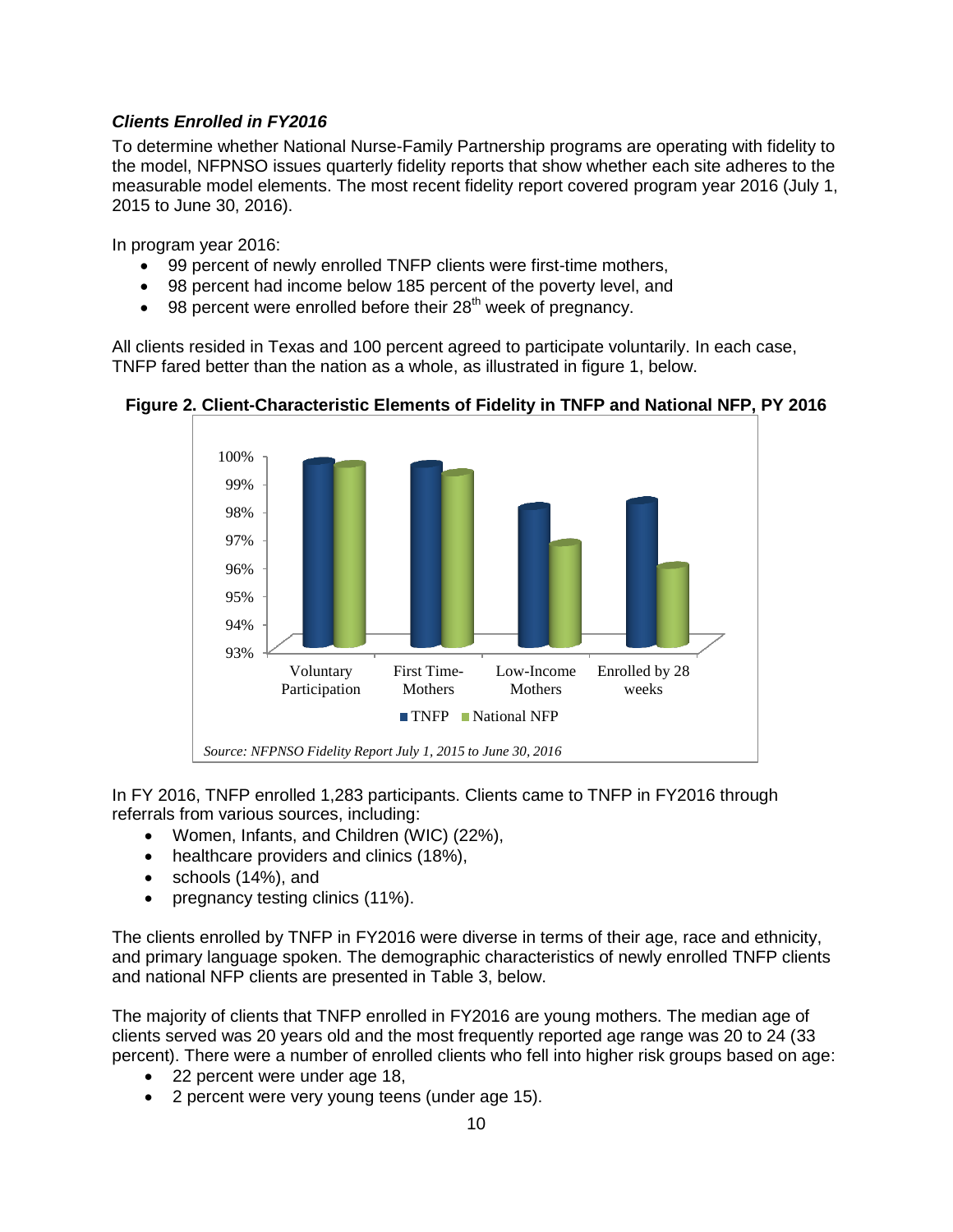Nationally, 19 percent of newly enrolled clients were under age 18. This difference suggests that the clients served by TNFP face a greater risk of poor pregnancy, child, and family outcomes than those served by NFP nationally.

TNFP mothers are also diverse in terms of their race and ethnicity. Overall, 58 percent identified as White, the largest racial group, and 26 percent identified as Black or African American. In FY2016, 60 percent of clients identified as Hispanic or Latino, but there was wide variation in race and ethnicity served by site. 100 percent of clients who enrolled at Doctor's Hospital Renaissance and the City of Laredo identified as White and Hispanic or Latino, while only 23 percent of the mothers who enrolled with the City of Port Arthur's NFP program identified as Hispanic and Latino, and 52 percent of clients who enrolled at the Houston Department of Health and Human Services identified as Black or African American.

<span id="page-12-0"></span>This diversity was also reflected in the primary language spoken. Overall, 81 percent of newly enrolled TNFP clients spoke English as their primary language. While 98 percent of newly enrolled clients spoke English as their primary language at the Port Arthur site, the majority of clients enrolled at the City of Laredo (53 percent) spoke Spanish as their primary language. Only 2.5 percent of newly enrolled TNFP clients identified a language other than English or Spanish as their primary language in FY2016. To accommodate the diversity of primary languages, most TNFP sites have at least one bilingual nurse, and all efforts were made to provide interpreters and translators to clients whose first language was not English or Spanish.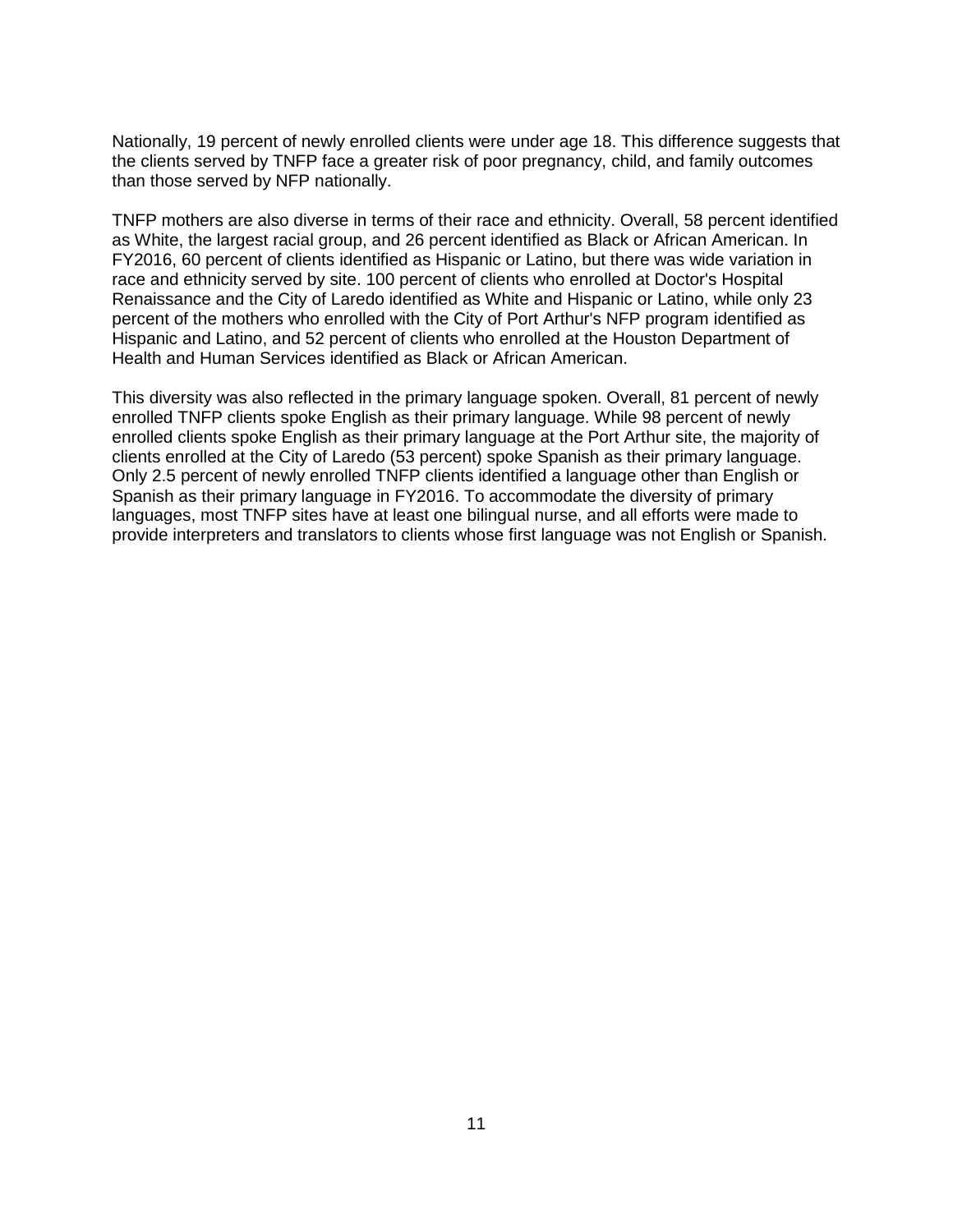| <b>Characteristic</b>   |                         | <b>Texas Nurse-Family</b><br>Partnership<br>(FY2016)* | <b>National Nurse-</b><br><b>Family Partnership</b><br>(PY2016)** |
|-------------------------|-------------------------|-------------------------------------------------------|-------------------------------------------------------------------|
| Age                     |                         | $(n=1,280)$                                           | $(n=21,849)$                                                      |
|                         | Under 15                | 1.8%                                                  | 1.6%                                                              |
|                         | 15 to 17                | 20.5%                                                 | 17.3%                                                             |
|                         | 18 to 19                | 22.6%                                                 | 20.8%                                                             |
|                         | 20 to 24                | 32.9%                                                 | 35.3%                                                             |
|                         | 25 to 29                | 13.4%                                                 | 15.6%                                                             |
|                         | $30+$                   | 8.9%                                                  | 9.3%                                                              |
| <b>Ethnicity</b>        |                         | $(n=1,255)$                                           | $(n=20,587)$                                                      |
|                         | Hispanic                | 60.2%                                                 | 33.0%                                                             |
|                         | Not Hispanic            | 36.7%                                                 | 62.8%                                                             |
|                         | Declined to Self-       |                                                       |                                                                   |
|                         | <b>Identify</b>         | 3.1%                                                  | 4.1%                                                              |
| Race                    |                         | $(n=1,255)$                                           | $(n=20,590)$                                                      |
|                         | <b>Black or African</b> |                                                       |                                                                   |
|                         | American                | 25.8%                                                 | 28.6%                                                             |
|                         | White                   | 58.4%                                                 | 48.2%                                                             |
|                         | <b>Multiracial</b>      | 2.3%                                                  | 5.1%                                                              |
|                         | Other                   | 3.1%                                                  | 5.8%                                                              |
|                         | Declined to Self-       |                                                       |                                                                   |
|                         | identify                | 10.4%                                                 | 12.3%                                                             |
| <b>Primary Language</b> |                         | $(n=1,255)$                                           | $(n=20,592)$                                                      |
|                         | English                 | 80.6%                                                 | 84.0%                                                             |
|                         | Spanish                 | 16.9%                                                 | 12.3%                                                             |
|                         | Other                   | 2.5%                                                  | 3.7%                                                              |

#### **Table 3. Demographic Characteristics of Newly Enrolled TNFP Clients, FY2016**

\* A total of 1,283 new clients enrolled in TNFP fiscal year 2016, across all sites, not including clients who re-enrolled or clients who transferred between home visiting teams at the same site. Some clients had missing data for one or all of the demographic categories, but missing data were not included in the calculations.

\*\* Data for TX FY2016 are not available at the national level. Data for program year 2016, which spans July 1, 2015 to June 30, 2016 are provided as a point of comparison. A total of 21,879 new clients enrolled in national NFP sites in program year 2016.

*Source: DFPS analysis of data TNFP site data from Efforts to Outcomes, retrieved September 27, 2016 and National statistics from PY2016 Quarterly reports*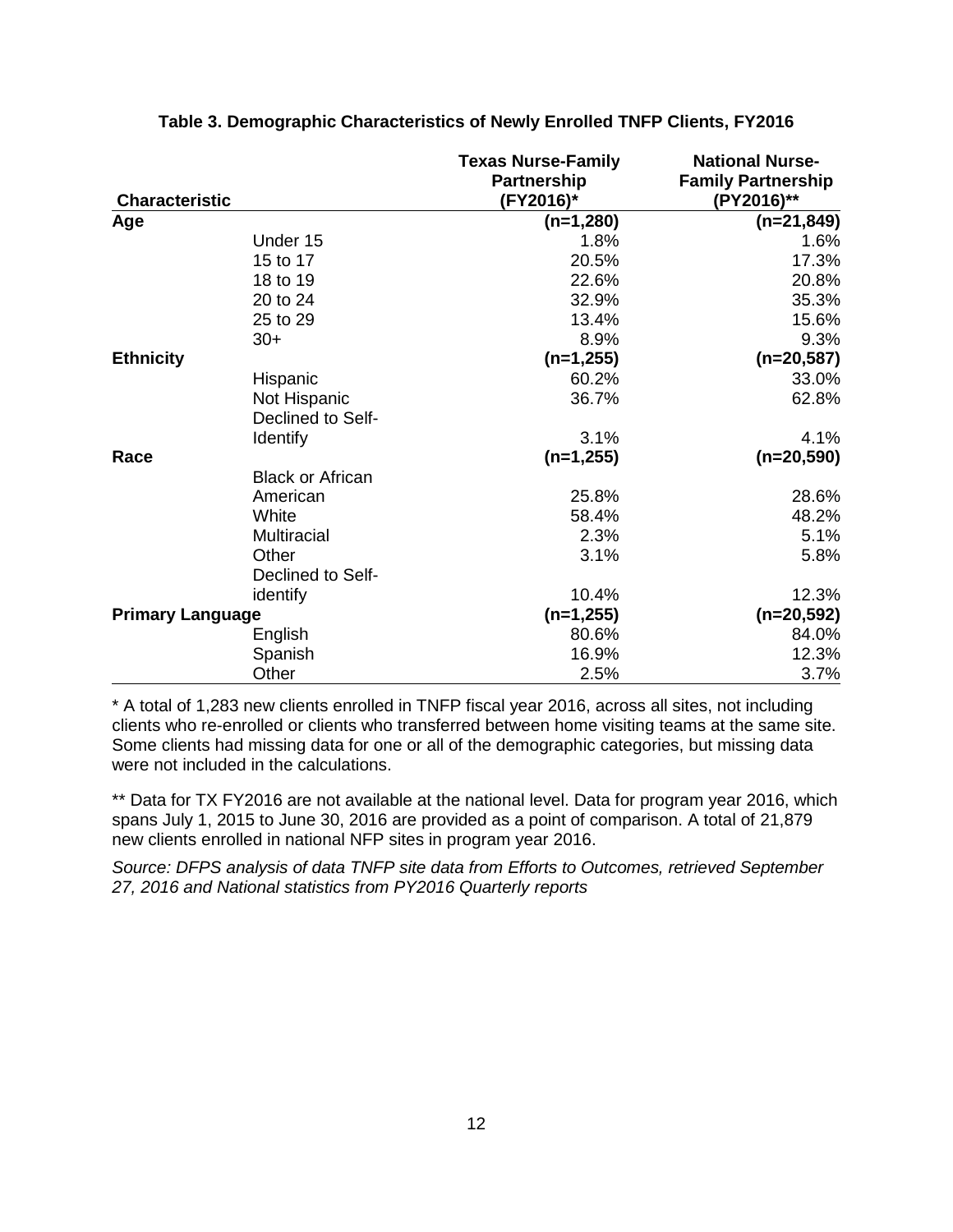Figure 2, shows the income distribution of clients enrolled in the TNFP program in fiscal year 2016. While all TNFP clients were required to be low-income, the data shows that TNFP program sites are serving a large number of participants who are very low-income. Of the 1,129 enrolled clients who reported income information, 38 percent of clients reported that they were financially dependent on their parents or guardians. Among those who were not dependents (705 clients), 45 percent reported that they had income of \$6,000 or less per year, or 20 percent of the federal poverty level for a household of two and 58 percent reported making less than \$9,000 per year, approximately 30 percent of the federal poverty level for a household of two.

<span id="page-14-1"></span>



## <span id="page-14-0"></span>**Adherence to NFP Model Elements**

There are 18 elements to the Nurse-Family Partnership model, which, if implemented correctly are expected to result in outcomes similar to those achieved in the randomized control trials. The Texas Nurse Family Partnership competitive grant program works closely with NFP National Service Office (NFPNSO) to ensure that all sites are in compliance with the model elements. When a new site is created, NFPNSO provides information on how to hire, budget, and train with fidelity to the model elements. Once sites are fully operational, NFPNSO also helps them run and interpret annual fidelity reports for the previous program year. In program year 2016 (July 1, 2015 to June 30, 2016), all TNFP sites were in compliance with the 18 model elements.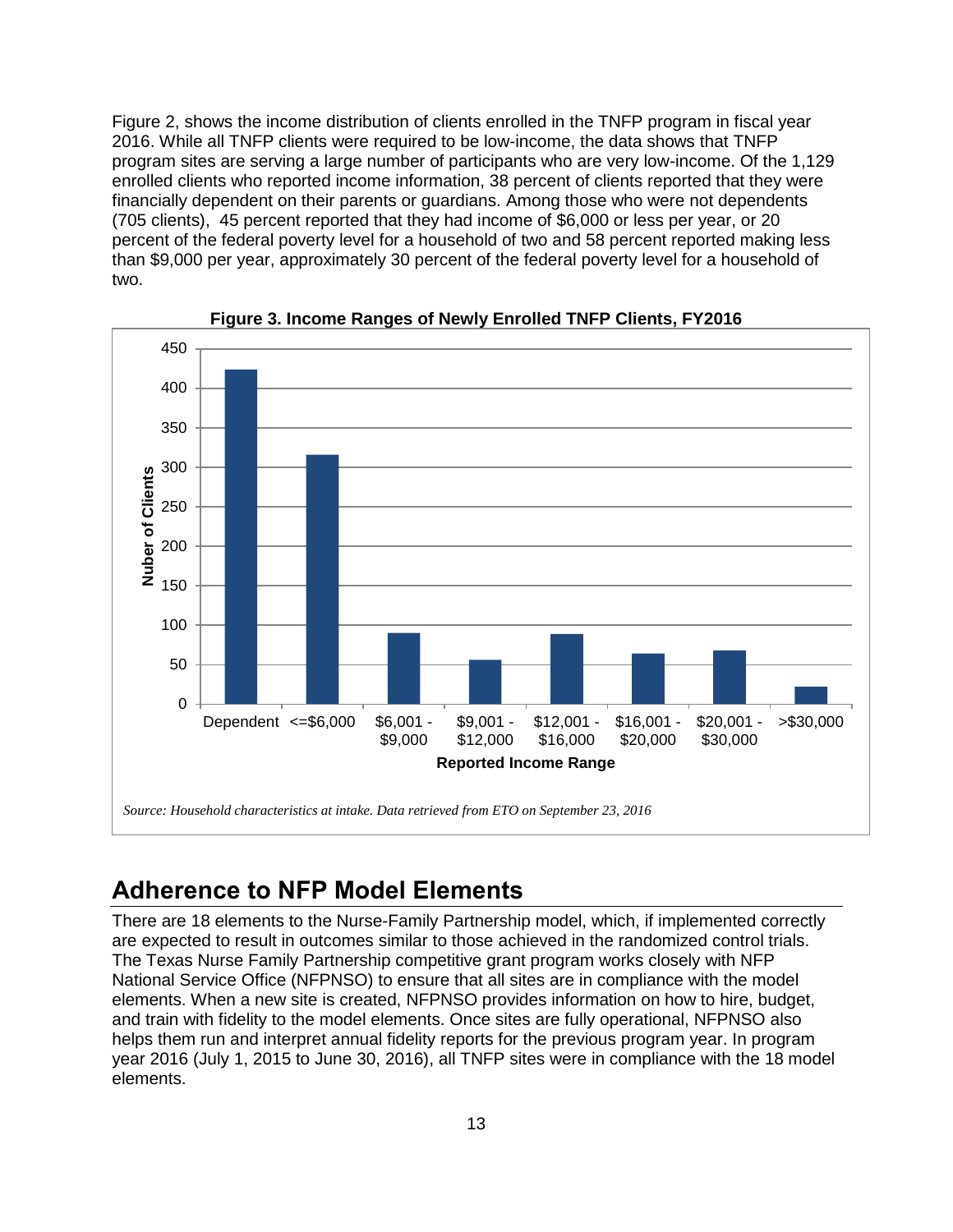Of the 18 model elements, three were previously discussed in the clients served section of the report (voluntary participation, first-time motherhood, and low-income status). There were two additional types of elements that were of particular interest:

- adherence to the recommended frequency, duration, and content of visits; and
- the regular assessment of mother and child health and well-being.

These two types of elements are discussed in greater detail below. More information about the remaining model elements is provided in the appendix to this report.

#### <span id="page-15-0"></span>*Visit Frequency, Duration, and Content*

Model elements five, six, seven and ten address the characteristics of nurse home visits. These elements are meant to ensure that the interventions provided by the nurse home visitors are consistent with the visits that were provided in the randomized control trials. As mentioned previously, they allow some flexibility within these standards to address client needs.

*Element 5. Client is visited one-to-one, one nurse home visitor to one first-time mother.* NFP clients are visited by one home visitor to every first-time mother. If the client would like to include other family members or her significant other in the visit, they may attend. Fathers are particularly encouraged to attend visits when possible and appropriate. The nurse home visitor engages in a therapeutic relationship with the client that is focused on meeting her individual client's needs and empowering the client to promote her own health and the health and wellbeing of her child. In some circumstances, the nurse home visitor may bring another home visitor or supervisor for the purposes of peer consultation. This often helps the client learn that the nurse home visitors work as a team to help support their clients and can reduce attrition if the home visitor goes on leave or if there is agency turnover.

The TNFP program closely followed NFPNSO guidelines pertaining to home visits. Overall, 98 percent of all TNFP visits in program year 2016 were one-on-one with clients. This is nearly identical to the percent of NFP visits done one-on-one at the national level. While all TNFP sites had at least some group visits, no site had more than 3.2 percent of visits being conducted in a group setting.

*Element 6. The program is delivered in the client's home.* **NFPNSO defines the client's home as** the place where she is currently residing for the majority of time. This could include a shelter, friend's home, or temporary living situation for some of the most at-risk clients. Visiting the client in her home allows the nurse home visitor a better opportunity to observe, assess, and understand the client's and child's living context and challenges. More specifically, home visits allow the nurse to assess client safety, social dynamics, ability to provide basic needs, and the mother-child interaction. As mentioned previously, NFPNSO does allow some home visits to take place in other settings such as libraries, schools, or places of employment due to issues with the client's schedule or living situation. These visits are the exception rather than the rule and scheduled based solely on the client's need for accommodation.

Overall, 89 percent of TNFP visits took place in the home and 97 percent of clients received at least one home visit in program year 2016. Vii TNFP performed better than the nation on these measures. Nationally, 87 percent of visits occurred in the home and 95 percent of clients received at least one home visit.

*Element 7. Client is visited throughout her pregnancy and the first two years of her child's life in accordance with the current NFPNSO guidelines.* The frequency of home visits may influence the effectiveness of the NFP programs. Even if clients do not use the home visitor to the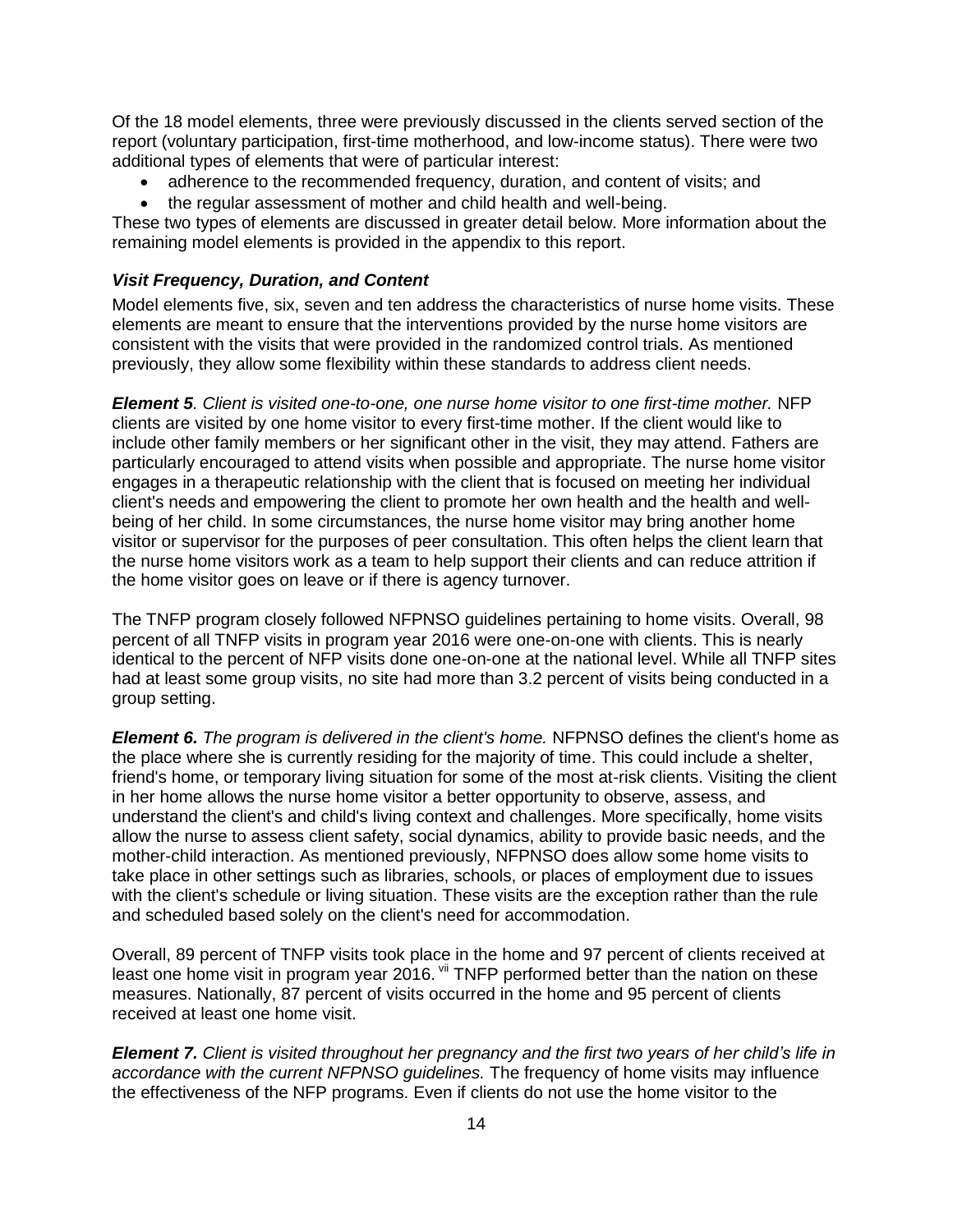maximum level recommended, the regular contact from the nurse home visitor over a long period of time can be and is a powerful tool for change for the mother and the family. The high frequency of home visits early in the pregnancy and throughout the first two years of the child's life may have the greatest impact on maternal behavior, and thereby the highest probability of improving outcomes. For example, substance abuse, smoking, and nutrition greatly influence fetal development. By addressing these issues early with the client, the risks for adverse outcomes for the mother and child can be reduced.

NFPNSO measures adherence to element seven through client retention rates in each phase of the program. TNFP clients were retained in the program at rates greater than national NFP for all three phases. Figure 3, below shows the differences between TNFP and national NFP. The greatest difference was during the pregnancy period, where TNFP retained 86 percent of clients while national NFP retained only 65 percent of clients. It should be noted that the retention rates are calculated based on the potential completers of each phase, so greater retention in the pregnancy phase means more potential completers at each stage of the program.



<span id="page-16-1"></span>**Figure 4. Retention During Each Phase for TNFP and National NFP, PY 2016**

<span id="page-16-0"></span>*Element 10. Nurse home visitors, using professional knowledge, judgment, and skill, apply the Nurse-Family Partnership Visit-to-Visit Guidelines, individualizing them to the strengths and challenges of each family and apportioning time across defined program domains.* Nurse home visitors use strength-based approaches to working with families and individualize the guidelines to meet clients' needs. These approaches fall under six life domains. Nurse home visitors are encouraged to include information about all of the domains in each visit. Table 4 shows the six life domains and the types of issues addressed under each domain.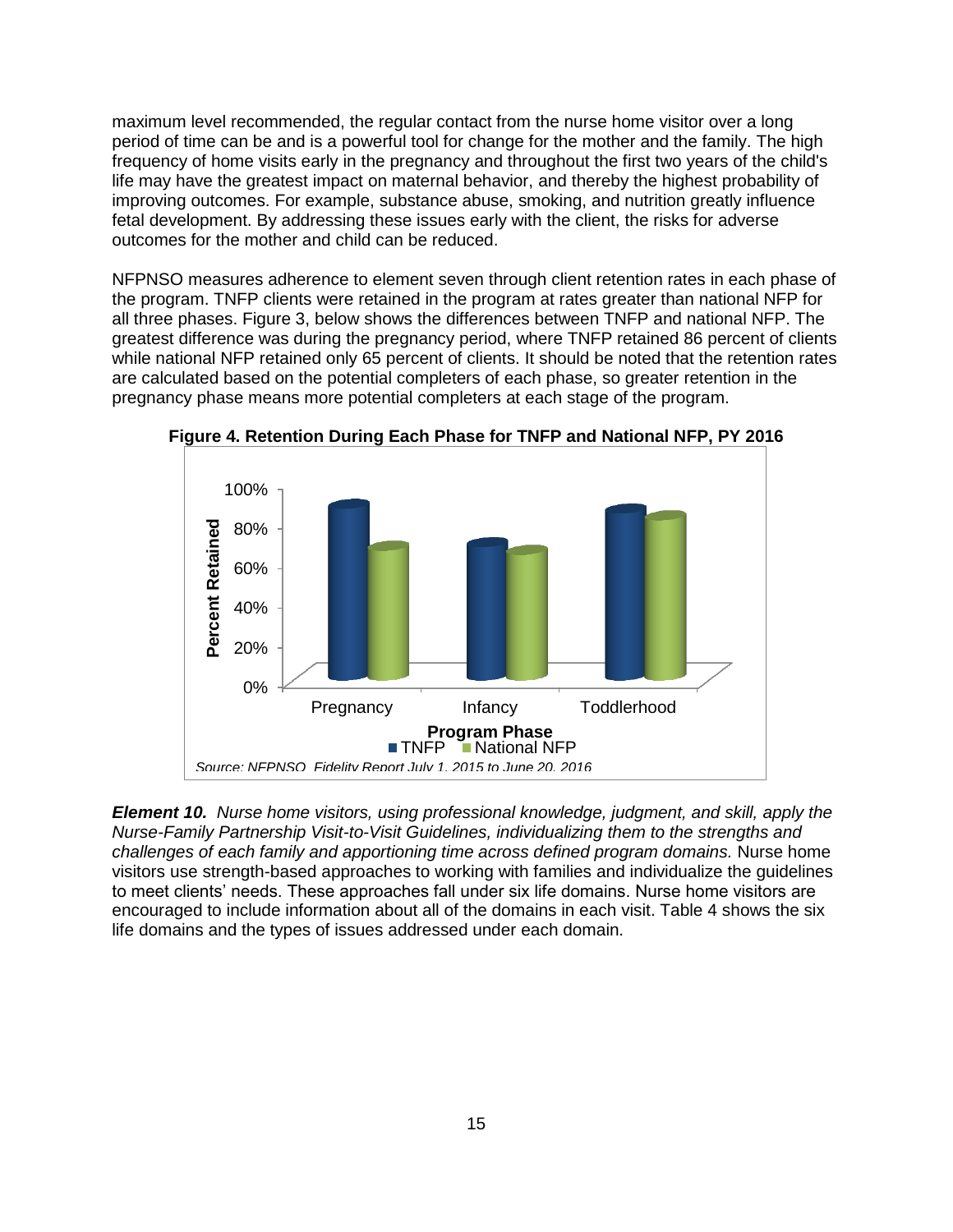#### **Table 4. NFPNSO Life Domains**

| <b>Domain</b>               | <b>Issues Addressed</b>                                          |
|-----------------------------|------------------------------------------------------------------|
|                             | Health maintenance practices, nutrition and exercise, substance  |
| <b>Personal Health</b>      | abuse, and mental health functioning                             |
|                             | The adequacy of home, work, school, and neighborhood for         |
| <b>Environmental Health</b> | maternal and infant health                                       |
| Life Course                 | Client goals related to childbirth planning and economic self-   |
| Development                 | sufficiency                                                      |
|                             | Client's acceptance of the mothering role; knowledge and skills  |
|                             | to promote the physical, behavioral, and emotional health of a   |
| <b>Maternal Role</b>        | child                                                            |
|                             | Helping clients deal with relationship issues, and enhance their |
| <b>Friends and Family</b>   | own goals and management of child care                           |
| <b>Health and Human</b>     |                                                                  |
| <b>Services</b>             | Linking families with needed community resources                 |

It should be noted that there is significant flexibility within the guidelines to address the strengths and challenges faced by each family. Nurse home visitors are expected to individualize visit content to meet the client's needs rather than adhering to a predetermined schedule. This may mean that as certain challenges occur in the lives' of clients and their families that one or more life domains may not be covered in a given visit. This is consistent with the expectations of NFPNSO.

TNFP home visitors met the expectations of NFPNSO on the proportion of time spent at each home visit devoted to the five domains on which there is guidance. The final domain--health and human services--is measured primarily through referrals rather than time spent, and is discussed further in the assessment of health and well-being section of this report.

<span id="page-17-0"></span>Figure 5 shows the weighted average percent of time spent on each domain per visit in each phase for TNFP sites as compared to the national average. Overall, TNFP sites spent less time discussing the maternal role than national NFP, but were only below the NFP Objective for discussion of the maternal role during the infancy period (42.5 percent compared to minimum of 45 percent). TNFP met the objectives for all other domains in each phase.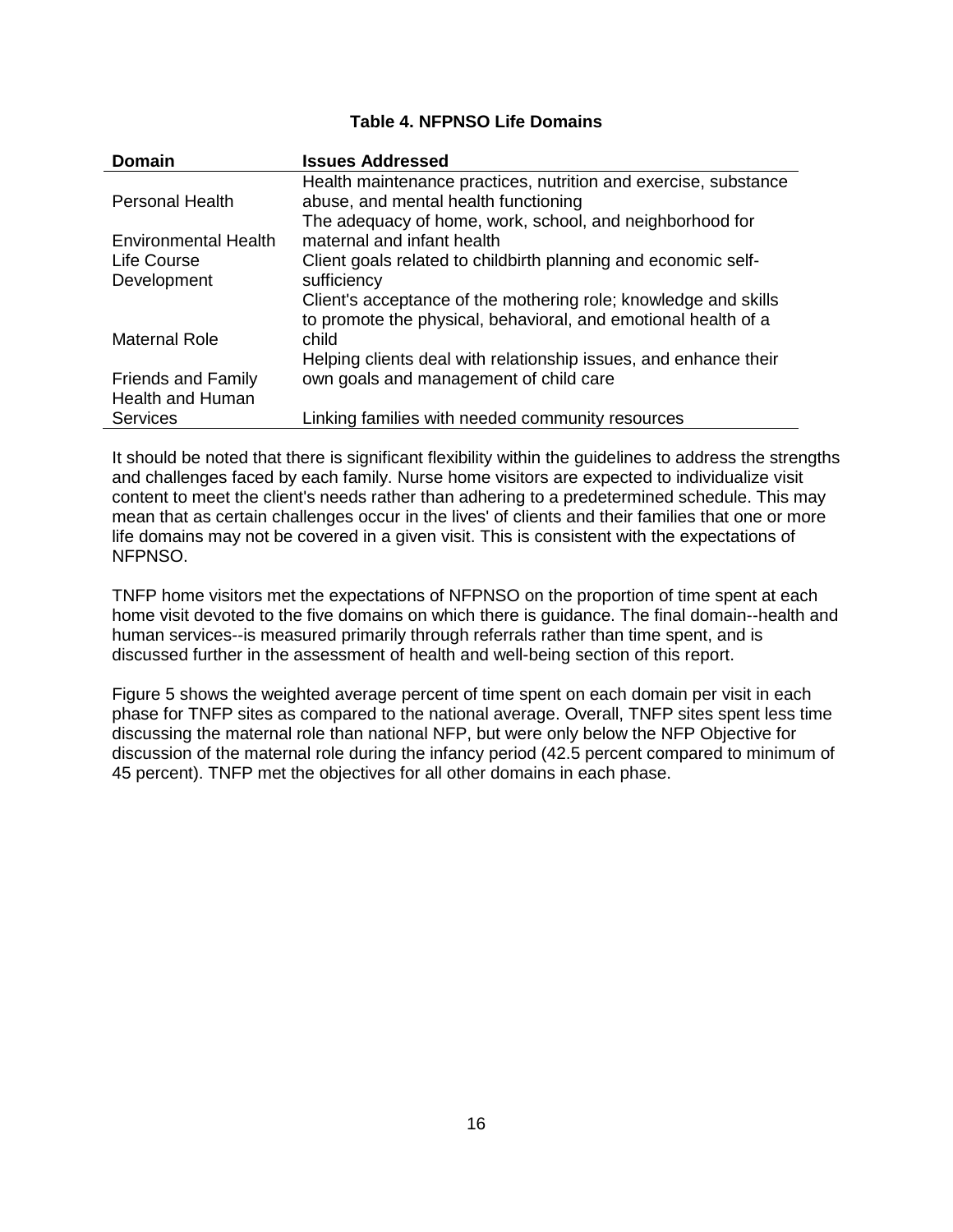

#### **Figure 5. Average Time Spent Per Visit on Each Domain for TNFP and National NFP, Program Year 2016**

#### <span id="page-18-0"></span>*Assessment of Health and Well-Being*

One of the key services provided by nurse home visitors in the NFP program is to regularly assess the health and well-being of mothers and children participating in the program. To accurately and regularly conduct those assessments, nurse home visitors must:

- follow the visiting guidelines discussed in the previous section;
- enter the program with sufficient education to adequately assess health and well-being; and
- receive adequate training on the NFP model, theories, and structure to deliver the program in a way that facilitates formal and informal assessments of health and wellbeing.

Model elements eight, nine, and eleven address the education and training required of nurse home visitors to be able to adequately and regularly assess maternal and child health and wellbeing.

*Element 8. Nurse home visitors and nurse supervisors are registered professional nurses with a minimum of a Baccalaureate degree in nursing (BSN).* When new nurse home visitors are hired into the program, supervisors are expected to evaluate their background, levels of knowledge,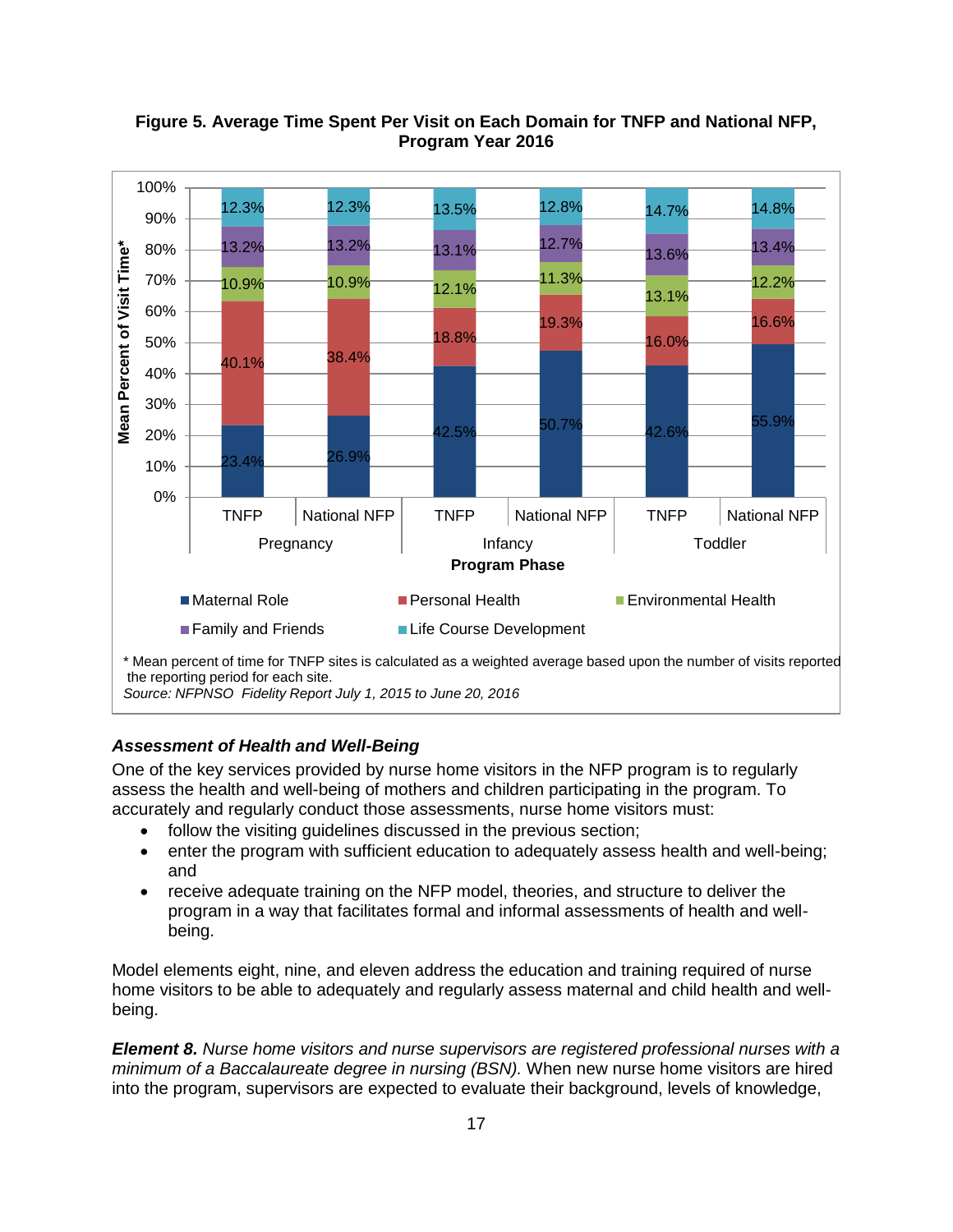skill and abilities in relation to the services provided by the NFP program. A Bachelor of Science in Nursing (BSN) degree is the standard educational background for entry into public health, and the model expects that all nurse home visitors will be licensed registered nurses with at least a BSN. For supervisors, a master's degree in nursing is preferred. In circumstances where agencies struggle to hire nurses with a BSN, NFPNSO does allow for agencies to hire experienced nurses without a BSN. When agencies do so, they are expected to support professional development and encourage the nurse to complete a BSN. Sites seeking to hire non-BSN nurses are expected to consult with their state nurse consultant and NFPNSO on the hire.

At the end of program year 2016, all TNFP program sites were in adherence with this program element. 97 percent of TNFP nurse home visitors have a Bachelor's degree or higher in nursing, as compared to 87 percent nationally. Of those, 12 percent of nurse home visitors have a master's degree in a relevant field, which is on par with nurse home visitors nationally.

*Element 9. Nurse home visitors and nurse supervisors complete core educational sessions required by Nurse-Family Partnership National Service Office and deliver the intervention with fidelity to the Nurse-Family Partnership Model.* The specialized nature of the NFP program requires extensive training on the model, theories and structure to deliver the program effectively, even among the highly trained group of nurses hired to work for NFP programs. NFPNSO requires that all nursing staff complete all NFP education sessions in a timely manner, the first two of which must be complete before nurse home visitors can start visiting clients. The additional training sessions offered by NFPNSO are listed below. Two of the training sessions deal with the administration of formal assessments of child and maternal well-being, but all of the trainings feature skills and knowledge that are essential for the informal assessment of family well-being.

#### **Examples of NFPNSO Training Sessions**

- Instruction on motivational interviewing
- Partners in Parenting Education (PIPE)
- Ages and Stages Questionnaire (ASQ), and Ages and Stages Questionnaire, Social Emotional Screening (ASQ-SE)
- Assessment of child health and development
- Positive parenting and care giving
- Infant cues and behaviors (Keys to Caregiving)
- Texas Health Steps modules (optional)
- The Office of the Attorney General Paternity Opportunity Program
- Identification of complications during pregnancy
- Didactic Assessment of Naturalistic Caregiver-child Experience (DANCE)

By the end of program year 2016, 91 percent of nurse home visitors at TNFP sites had completed their initial NFPNSO educational training sessions. Of the remaining 9 percent who had not completed their initial training, just over half had been employed with TNFP less than 9 months.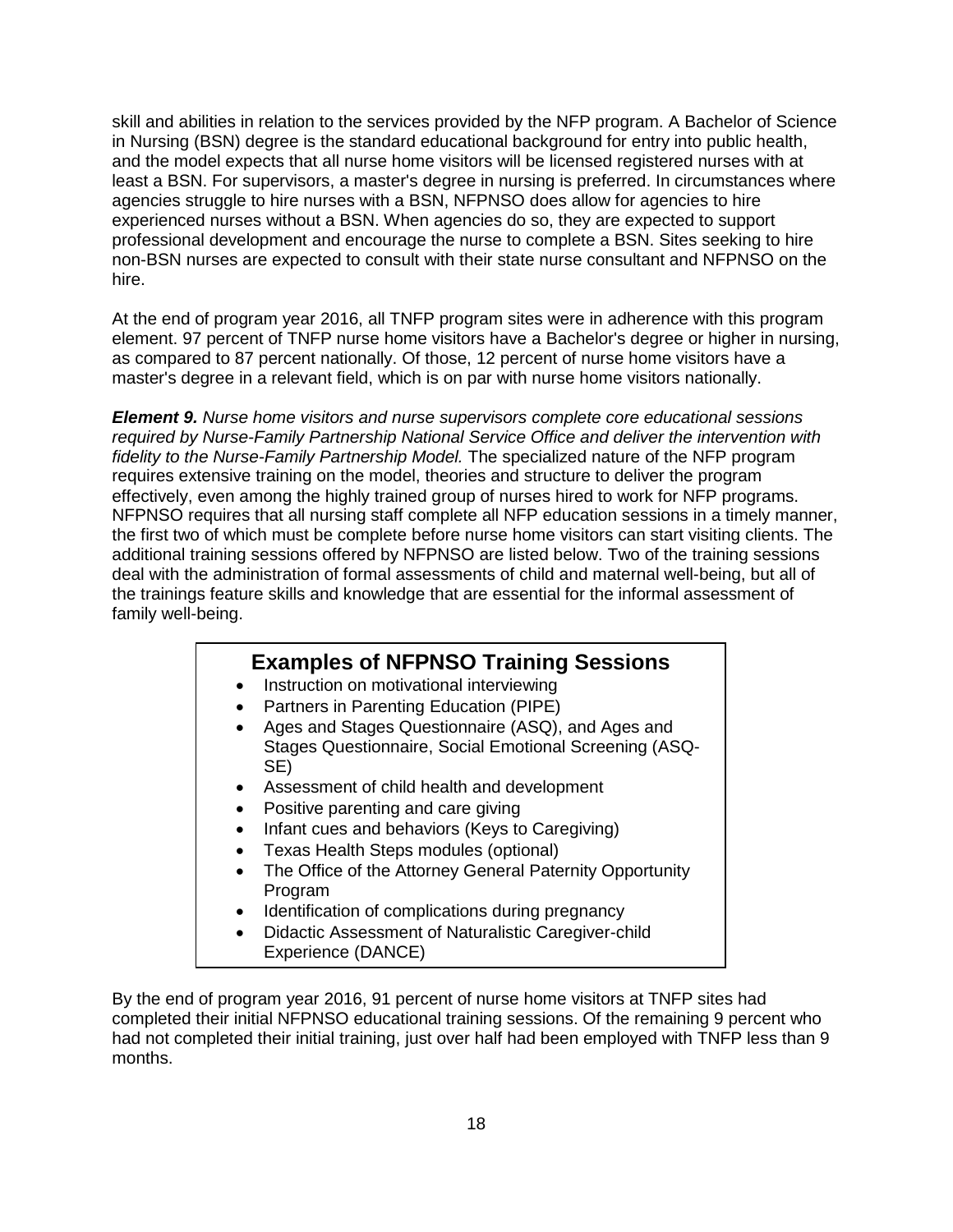Sufficiently educated and thoroughly trained nurse home visitors are a necessary component to the accurate and regular assessment of the maternal and child health and well-being of their clients. TNFP meets model standards on both elements related to nurse home visitor's assessment ability. The expectation is that the intervention provided by nurse home visitors *improves* the health and well-being of families, as measured by those assessments over time. To improve family health and well-being nurse home visitors made over 11,000 referrals to other services in fiscal year 2016. Of those:

- 26 percent were to healthcare services;
- 18 percent were to government assistance programs like WIC, CHIP, and Medicaid;
- 6 percent were to mental health and substance abuse services:
- 5 percent were to education services;
- 1 percent were to crisis intervention services; and
- 52 percent were to other services, which include transportation, housing, job training, charitable services, paternity services, legal services, dental care, injury prevention, childbirth and lactation classes.

The goal is that these referrals stem from assessments and will ultimately lead to positive outcomes for the families served by TNFP. The outcomes related to those assessments are discussed in the next section of the report.

### <span id="page-20-0"></span>**Making a Difference for Families**

The overarching goal of Nurse-Family Partnership (NFP) programs is to intervene early in life to improve the lives of low-income children in a way that will benefit them and their communities across the life course. The introduction chapter of this report highlighted research into the longterm impacts of Nurse-Family Partnership programs. While the Texas Nurse-Family Partnership competitive grant program (TNFP) has not been in existence long enough to evaluate these long-term impacts, and such an analysis would be beyond the scope of this report, there are some short-term outcomes that can be assessed for FY2016, many of which have been associated with the positive long-term impacts that TNFP seeks to improve.

#### <span id="page-20-1"></span>*Establishment of Paternity*

Section 265.103, Texas Family Code requires TNFP program sites to assist clients in establishing paternity of their babies through an Acknowledgement of Paternity (AOP) form. To fulfill this requirement, TNFP helps clients understand paternity and child support services, and information on paternity establishment is provided to all clients. As mentioned in the previous section, all nurse home visitors complete the training in the Office of the Attorney General Paternity Opportunity Program as a part of their initial training. Nurse home visitors also complete an annual refresher course offered through the Office of the Attorney General and are able to complete AOP documentation should a client desire to complete it prior to their delivery.

In FY2016, 96 clients completed AOP documentation with their nurse home visitor prior to delivery. The number of clients who completed AOP documentation during their hospital stay following the birth of their child, or at a later time is not independently tracked by the TNFP program at this time. Future data matching may include this variable.

It should be noted that six percent of newly enrolled NFP clients screened positive on an Intimate Partner Violence screener, given at program enrollment. Mothers experiencing intimate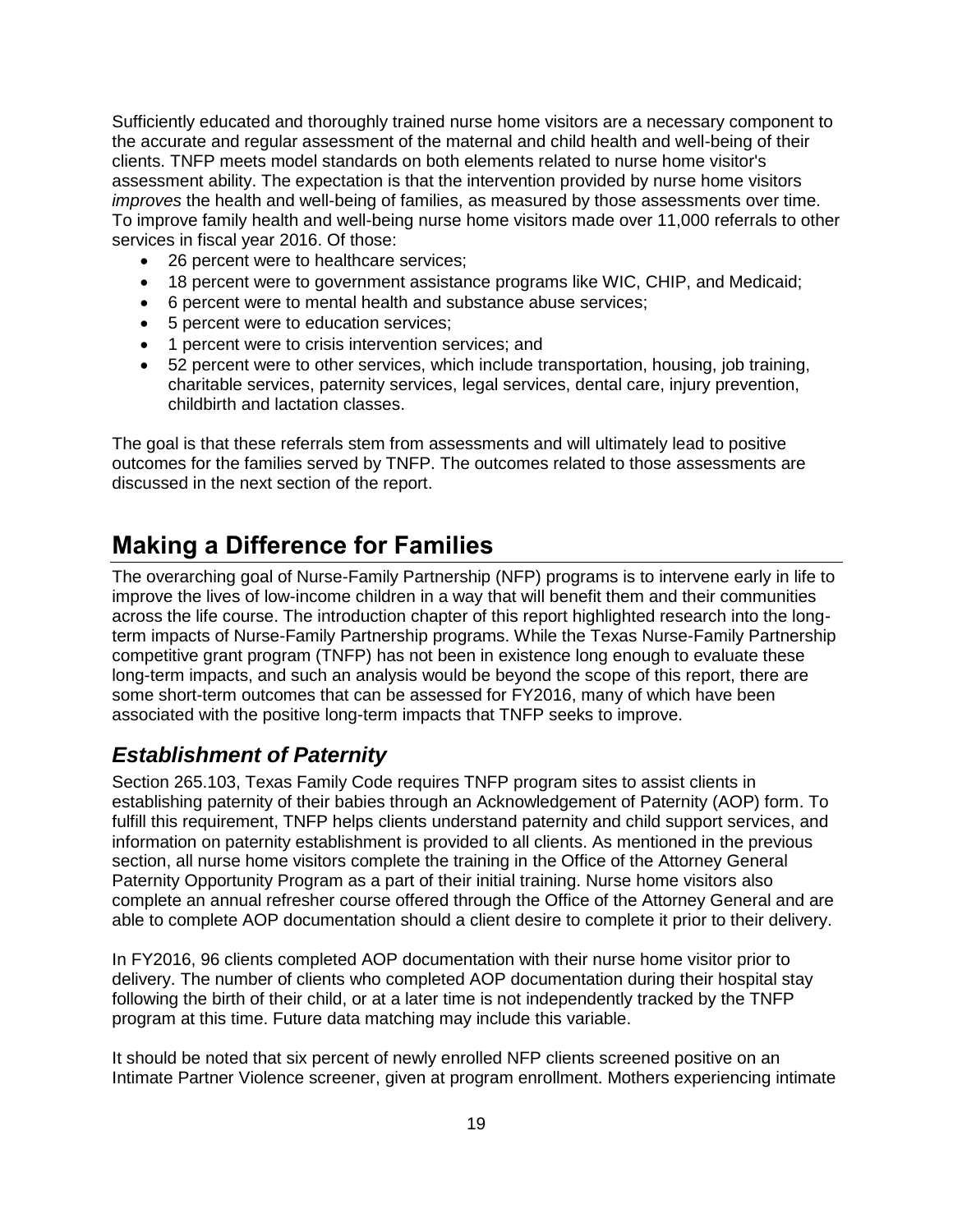partner violence are less likely to establish paternity prior to or at birth due to safety concerns for themselves and their child.<sup>viii</sup>

#### <span id="page-21-0"></span>*Improving Pregnancy and Maternal Outcomes*

Intervening in the lives of new families at the very beginning, prior to birth can have long-lasting impacts on the health, well-being, and long-term success of children. Based on analysis of FY2016 data, TNFP programs appear to be associated with improved short-term outcomes that have an impact on long-term health and well-being.

#### **Healthy Pregnancies**

TNFP clients enroll in the program early, 98 percent are enrolled by 28 weeks gestation. Early enrollment in the program allows nurse home visitors to intervene in maternal health during the course of pregnancy and help mothers access support services that meet her needs. Early intervention has the potential to reduce risk factors for preterm birth and other maternal and child health problems. For those clients who enrolled and gave birth in fiscal year 2016, 3 percent reported smoking, 1.5 percent reported using alcohol, 1.5 percent reported using marijuana, and less than 1 percent reported using cocaine or other drugs at intake. By the end of the pregnancy (36 weeks), marijuana and alcohol use had both decreased by 87.5 percent and no clients reported using cocaine or other drugs. While the number of clients who smoked had not decreased, the smoking frequency of those who continued to smoke heavily during pregnancy (4 or more cigarettes in a 48 hour period) decreased by an average of 4.75 cigarettes per person between intake and 36 weeks gestation. While these numbers may seem small, substance abuse and use during pregnancy increases the risk of preterm birth, infant mortality, and health problems such as heart defects, birth defects, neonatal abstinence syndrome, infections, learning and behavior problems, delayed growth, and sudden infant death syndrome. Reducing the incidence of these behaviors is important for improving family and child health and well-being.<sup>ix</sup>

Nurse home visitors also screen for intimate partner violence (IPV) at intake and the end of pregnancy. A 2010 NIH study found that IPV during pregnancy was associated with lower birth weights, suggesting a link between IPV and fetal health. $^{\text{x}}$  IPV has also been linked to future child maltreatment after the baby is born. $x<sup>i</sup>$  Of the clients who enrolled in TNFP and gave birth in FY2016, 553 were screened for IPV. Of those, two percent screened positive for IPV at intake, and only 0.5 percent screened positive at 36 weeks gestation, a seven percent decrease.

#### **Preterm Births**

Preterm births are an important risk factor for future child health and well-being and family wellbeing across the life course. Babies born preterm have greater mortality rates than full term infants and are at a higher risk for a number of health problems at birth and later in life. $x_{\text{in}}$ Preterm births add an economic and emotional burden on families, and families with preterm babies are at a higher risk for child maltreatment. Preterm birth is also costly to society--the Institute of Medicine estimates that the cost of preterm births to the United States was over \$26 billion annually.<sup>xiii</sup> Of the babies born to clients who enrolled in TNFP in Fiscal Year 2016, 9.9 percent were born preterm.

Despite the many risk factors faced by teen moms, even fewer of the 173 births to teen moms were preterm (8.1 percent). The most recent data from the Centers for Disease Control (CDC) on preterm births in Texas estimates the overall preterm birth rate at 10.3 percent and the preterm rate to teen mothers at 10.8 percent. Xiv Given that TNFP serves first-time mothers with multiple risk factors for preterm birth, a preterm birth rate better than the state average suggests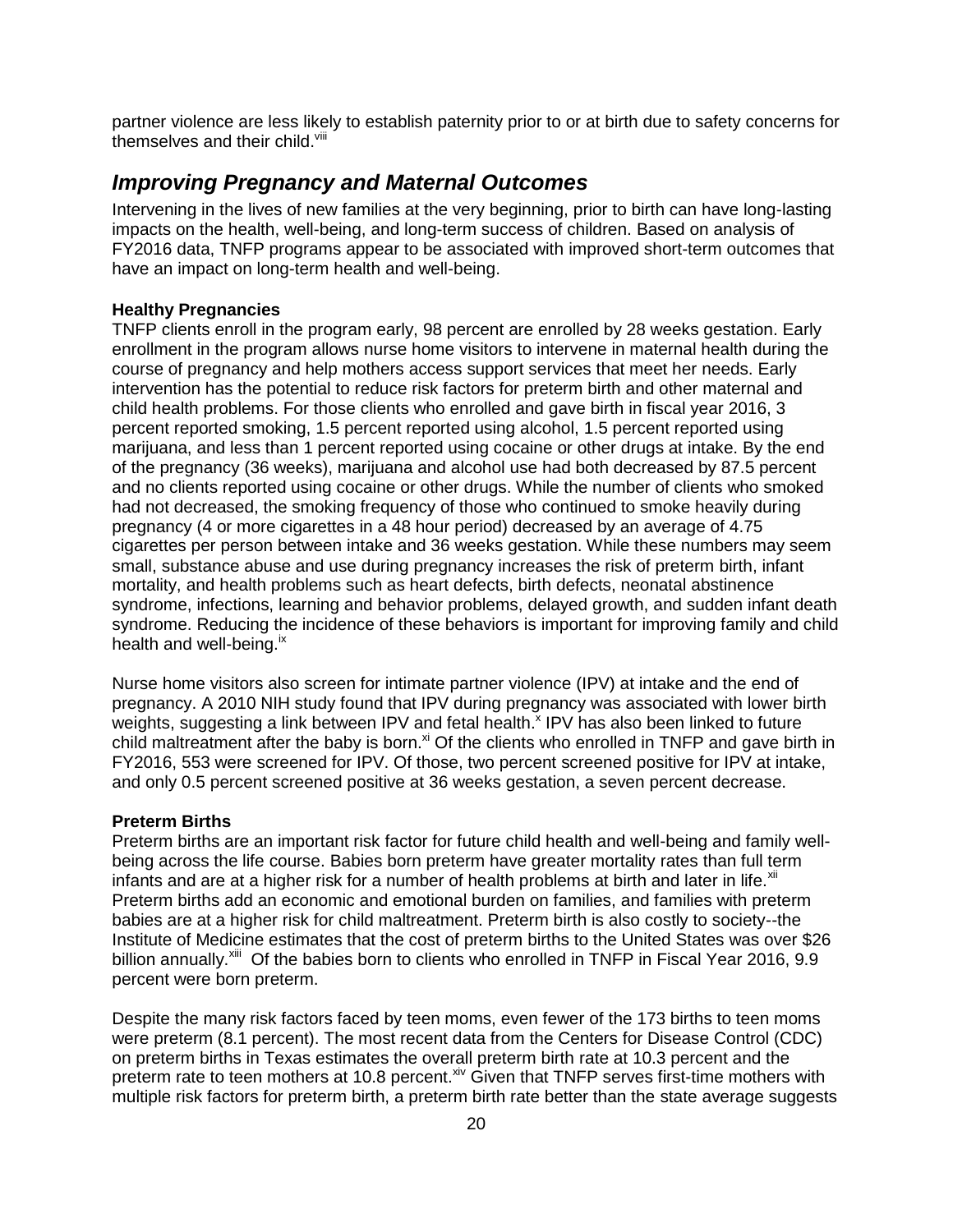that the interventions provided by the program in the pregnancy phase are reducing this risk factor.

#### **Breastfeeding**

TNFP sites not only work to reduce risk factors for child maltreatment and poor overall health and well-being, they also seek to increase protective factors that help families thrive. Breastfeeding is an important protective factor. Breastfeeding has been associated with decreased risk of infections, asthma, and other health conditions for children and decreased risks of breast cancer in mothers. It's also associated with increased parental bonding and decreased risk of child maltreatment.<sup>xv</sup>

Increasing breastfeeding rates among clients is a key goal of TNFP for ensuring positive family health and well-being far into the future. Of the 655 infants whose mothers enrolled in TNFP in FY2016, 91 percent received some breast milk. This exceeds the Healthy People 2020 Target (82 percent) and the most recent overall rate for Texas (83 percent in 2012). $^{xvi}$ 

#### **Child Immunizations**

Ensuring that children receive their recommended immunizations is an important goal of NFP nationally. Immunizing children protects them from communicable diseases, but also helps create herd immunity to protect those too young, immune-compromised, or otherwise unable to receive vaccinations against disease. For those children whose mothers enrolled in TNFP in FY2016, 94 percent were current with their vaccinations at six months and 100 percent were current at 12, 18, and 24 months. This exceeds the NFP objective of 90 percent of eligible infants immunized at each stage.

## **TNFP FY 2016 Outcomes by the Numbers**

- 96% of clients completed an Acknowledgement of Paternity (AOP) with TNFP staff prior to delivery
- 87.5% decrease in clients who used marijuana or alcohol from intake to the end of pregnancy for clients who enrolled in FY 2016
- 91% of babies born to clients who enrolled in FY 2016 received some breast milk
- 100% of babies born to clients enrolled in FY 2016 were current with their vaccinations at one year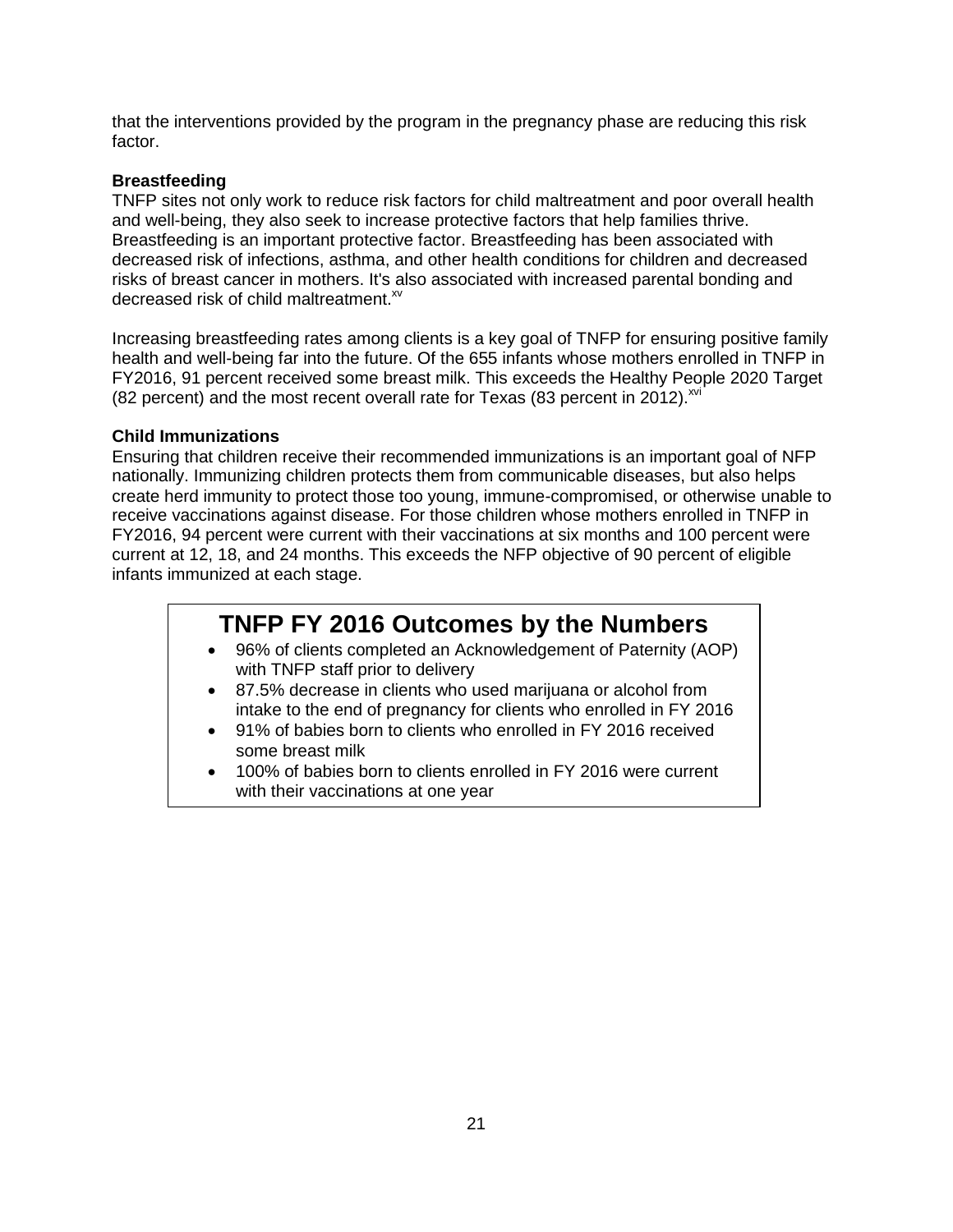## <span id="page-23-0"></span>**The Future of TNFP**

This report highlights how the Texas Nurse Family Partnership program (TNFP) is working in atrisk communities across the state to increase the health and well-being of low-income, first time mothers and their children. TNFP sites serve a diverse population across the state of Texas, are implementing the NFP model with fidelity across all elements, and continue to improve outcomes for mothers, families, and children. The work done by TNFP in FY2016 is predicted to have positive impacts on the lives of families served by the program and their communities for years to come.

TNFP's work will continue into FY2017 and beyond. Now that TNFP has fully merged into DFPS Prevention and Early Intervention Division, communities can leverage the efforts of TNFP along with other early childhood programs such as Texas Home Visiting (THV), Safe Babies, and Healthy Outcomes through Prevention and Early Support (HOPES). With all of these programs working together, communities can increase capacity to serve families and create pathways of service across all stages of early childhood.

In FY2017, TNFP will also be partnering with the Department of State Health Services (DSHS) and the March of Dimes on the Smoking Cessation and Reduction in Pregnancy Treatment (SCRIPT) program to try to improve outcomes around smoking cessation during pregnancy. The DFPS and DSHS *Strategic Plan to Reduce Child Abuse and Neglect Fatalities* found that smoking during pregnancy not only affects fetal and maternal health, but is a risk factor for child maltreatment after birth.<sup>xvii</sup> With a combination of breathalyzer screening that visually depicts the impact of smoking on the fetus and practical quitting tools, SCRIPT is an award-winning evidence-based program shown to be effective in helping pregnant women quit smoking. We are excited by the potential of this partnership to help improve smoking cessation outcomes during pregnancy among the mothers we serve and will analyze the effectiveness of this pilot program in reducing this important risk factor during the coming fiscal year.

FY2018 and FY2019 will also see new attempts at data collection, management, and analysis. As part of the merger, the research and outcomes team at PEI is working with our evaluators to pilot new outcomes survey tools with the federally funded and HOPES program home visiting sites. These tools are designed to better capture data related to family and child outcomes that are impacted by participation in TNFP. We also hope to work with the Attorney General's Office to better track establishment of paternity among participating families. These new data collection efforts will be tracked and monitored in the new PEI-R data system, currently in development. The new system will allow PEI and TNFP sites to collect and use data on a daily basis and become truly data informed in the work they do for communities. PEI's research and outcomes team will continue to work with TNFP sites and NFPNSO to reduce the data collection burden, improve data collection and coding procedures, and monitor data quality using these new tools so that TNFP can analyze, report, and support positive program outcomes through rigorous measures.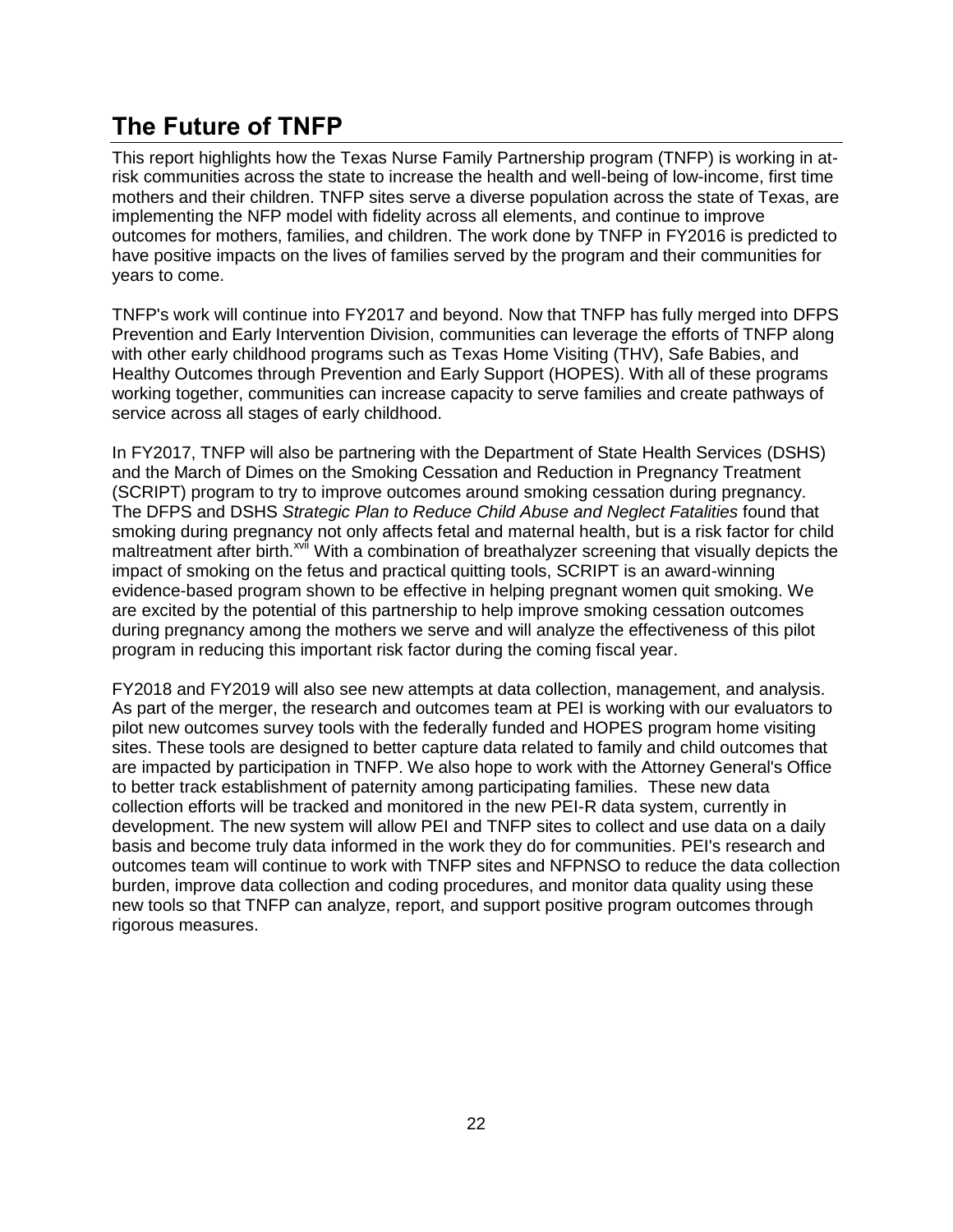#### <span id="page-24-0"></span>**Appendix: NFP Model Elements**

#### *Clients*

- **Element 1:** Client participates voluntarily in the Nurse-Family Partnership program.
- **Element 2:** Client is a first-time mother.
- **Element 3:** Client meets low-income criteria at intake.
- **Element 4:** Client is enrolled in the program early in her pregnancy and receives her first home visit by no later than the end of week 28 of pregnancy.

#### *Intervention Context*

- **Element 5:** Client is visited one-to-one, one nurse home visitor to one first-time mother or family.
- **Element 6:** Client is visited in her home.
- **Element 7:** Client is visited throughout her pregnancy and the first two years of her child's life in accordance with the current Nurse-Family Partnership guidelines.

#### *Expectations of Nurses and Supervisors*

- **Element 8:** Nurse home visitors and nurse supervisors are registered professional nurses with a minimum of a baccalaureate degree in nursing.
- **Element 9:** Nurse home visitors and nurse supervisors complete core educational sessions required by the Nurse-Family Partnership National Service Office and deliver the intervention with fidelity to the Nurse-Family Partnership model.
- Application of the Intervention
- **Element 10:** Nurse home visitors, using professional knowledge, judgment, and skill, apply the Nurse-Family Partnership visit guidelines, individualizing them to the strengths and challenges of each family and apportioning time across defined program domains.
- **Element 11:** Nurse home visitors apply the theoretical framework that underpins the program, emphasizing self-efficacy, human ecology, and attachment theories, through current clinical methods.
- **Element 12:** A full-time nurse home visitor carries a caseload of no more than 25 active clients.

#### *Reflection and Clinical Supervision*

- **Element 13:** A full-time nurse supervisor provides supervision to no more than eight individual nurse home visitors.
- **Element 14:** Nurse supervisors provide nurse home visitors clinical supervision with reflection, demonstrate integration of the theories, and facilitate professional development essential to the nurse home visitor role through specific supervisory activities including oneto-one clinical supervision, case conferences, team meetings, and field supervision.
- Program Monitoring and Use of Data
- **Element 15:** Nurse home visitors and nurse supervisors collect data as specified by the Nurse-Family Partnership National Service Office and use Nurse-Family Partnership reports to guide their practice, assess and guide program implementation, inform clinical supervision, enhance program quality, and demonstrate program fidelity.

#### *Agency*

 **Element 16:** A Nurse-Family Partnership Implementing Agency is located in and operated by an organization known in the community for being a successful provider of prevention services to low-income families.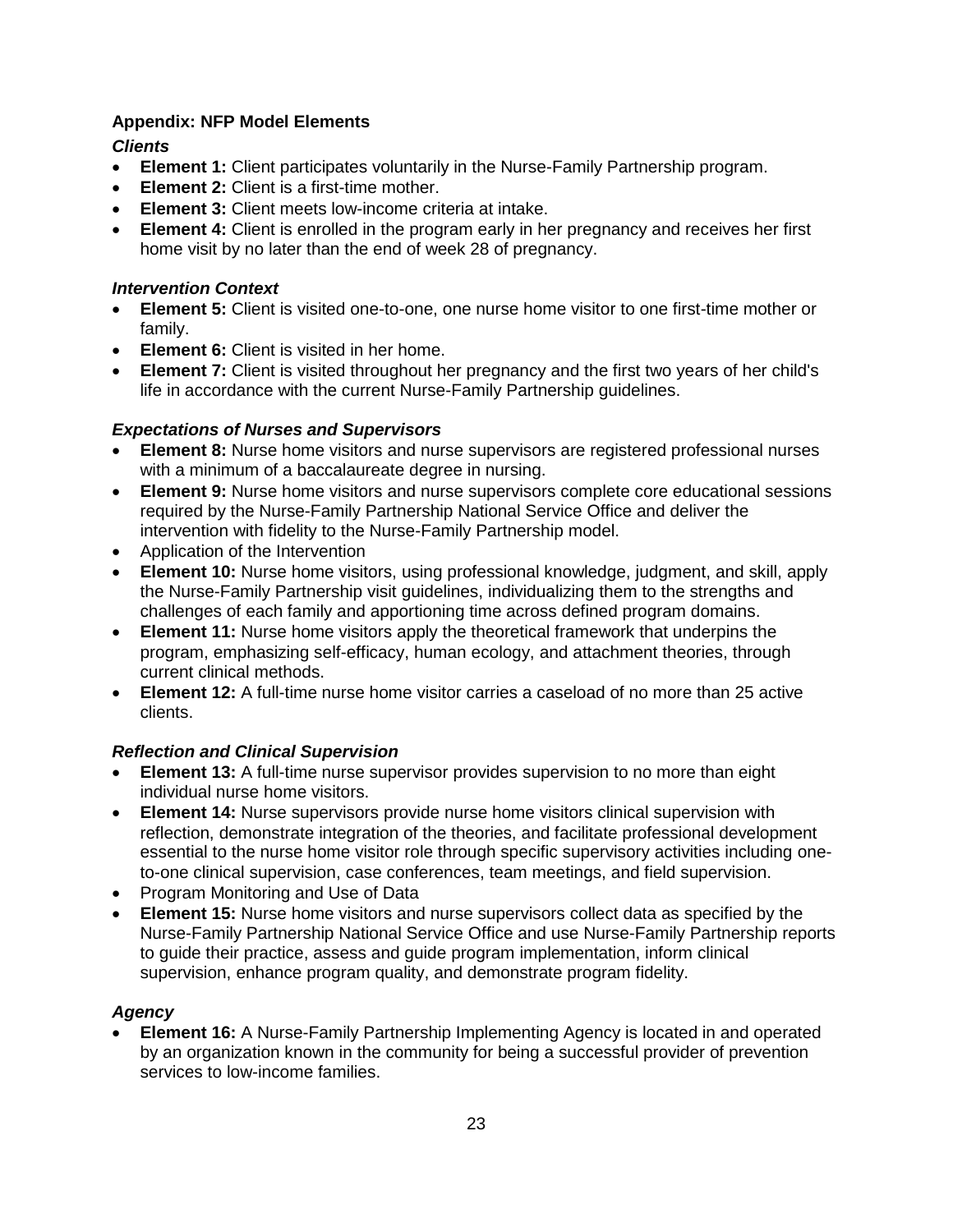- **Element 17:** A Nurse-Family Partnership Implementing Agency convenes a long-term community advisory board that meets at least quarterly to promote a community support system to the program and to promote program quality and sustainability.
- **Element 18:** Adequate support and structure shall be in place to support nurse home visitors and nurse supervisors to implement the program and to assure that data are accurately entered into the database in a timely manner.